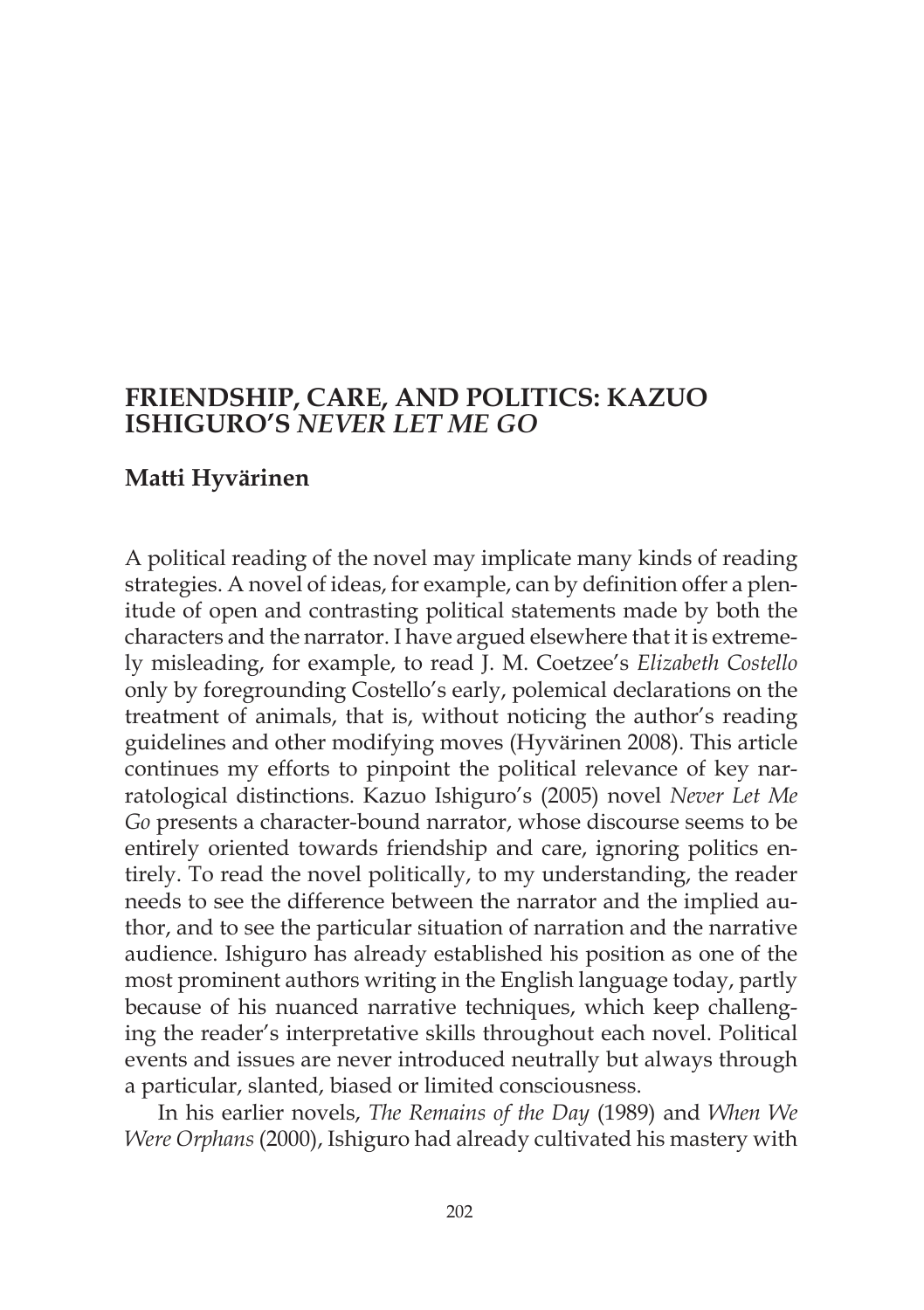this character-bound and, thus, perspectival narrator. In both earlier novels, the narrator does not properly understand the political and ethical settings wherein he acts, does not report everything the readers might understand as being relevant, and significantly blurs the reporting for various personal reasons. All these instances induce difficulties regarding an overly direct political reading of what characters and narrators say. Using the concepts suggested by the literary theorist Wayne Booth, we should rather start with the tension between *implied author* and *unreliable narrator* (Booth 1961, 158–159). Both are concepts that are useful for a rhetorical reading of novels, that is, reading novels in a communicative setting that extends between actual authors and actual, "flesh-and-blood" readers. By introducing these concepts, Booth maintains that the implied author consistently leaves enough traces for a keen reader to realize the limits of the narrator and his or her narration.

In structuralist narratology, the implied author was often understood only as a feature of the text. James Phelan, in discussing the critical reception of the term, has instead emphasized the relationship between the real-life and implied author. He suggests that the implied author should rather be seen as a version of the real one, by maintaining that "the implied author is a streamlined version of the real author, an actual or purported subset of the real author's capacities, traits, attitudes, beliefs, values, and other properties that play an active role in the construction of the particular text" (Phelan 2005, 45, italics removed). In introducing the idea of "the version", Phelan obviously tries to solve a dilemma of the concept of an implied author; that is to say, while the narrator may express values that are antithetical to those of the author, it sounds artificial to assume such a polarity of values between the (real-life) author and the implied author. At least it would be hard to locate any textual traces of such disparity. Following this idea, it might be more accurate, in discussing the novel *Never Let Me Go*, to refer to the "Ishiguro-of-this-novel" rather than to use the shorthand "Ishiguro".

The charm and political relevance of unreliable narration is connected to the fact that, just as in lived experience, the world opens up through one particular consciousness. Third-person narration can, of course, use a similar *inner focalization* (Genette 1980) and present the world predominantly or entirely through one consciousness, but in the case of character-bound narration the language use is equally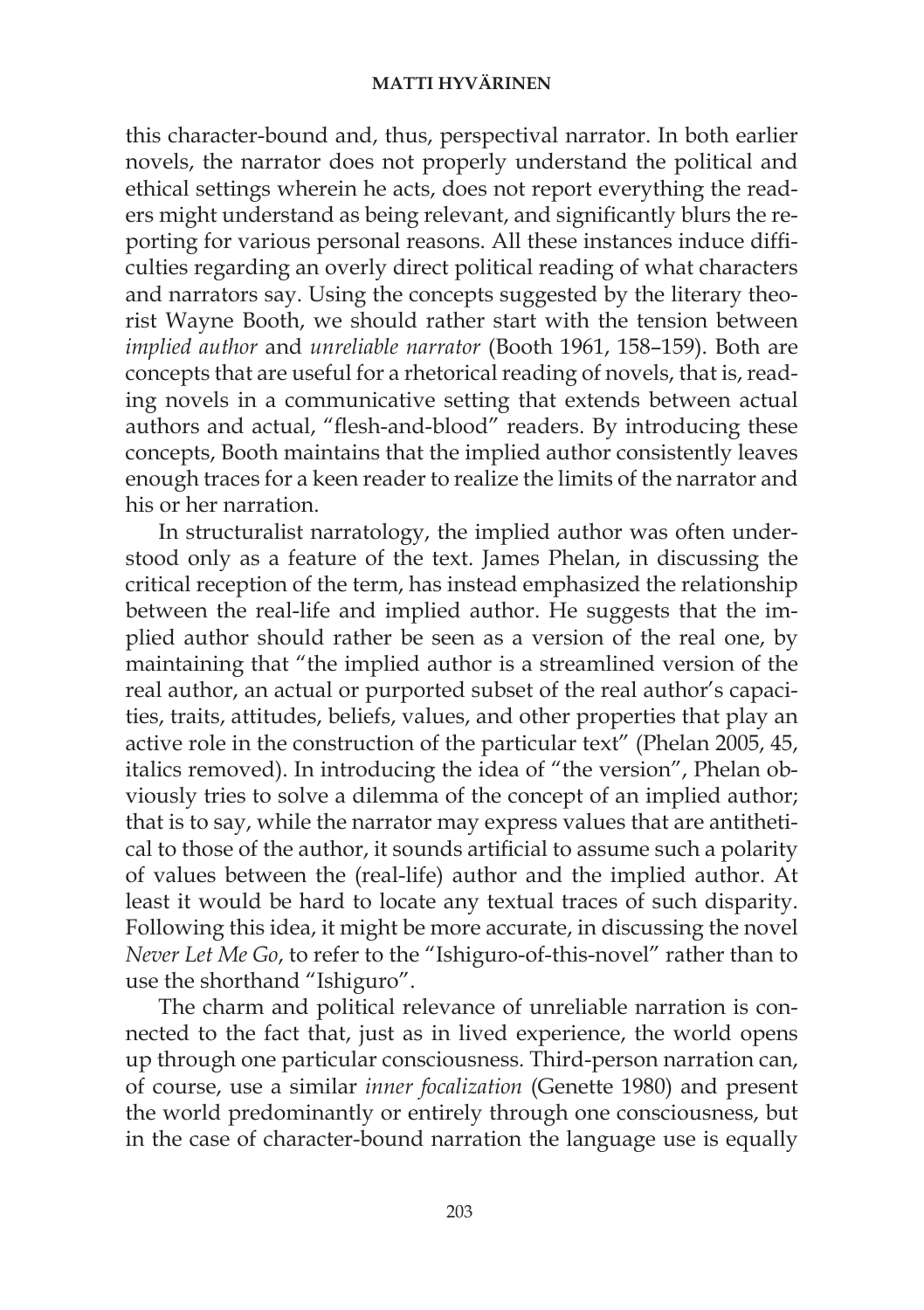as-if controlled by the character. In *The Remains of the Day*, the artificially formal and distanced language of the narrator, Stevens, is a vital element of his identity as a good butler. A novel using one and the same character-bound narrator from the beginning to the end appears to the reader as if being written or spoken directly by this character, drawing on such genres as autobiography and confession.

Phelan argues that each narrator has three cognitively different roles: to report, to interpret (to read) and to evaluate. In his terms, *reporting* is about characters, facts and events; *interpreting* in turn refers to observation and knowing; and *evaluation* belongs to the ethical axis of narration. He suggests that narrators can give either entirely wrong, incomplete or correct reports in regard to these axes. By juxtaposing these aspects, he arrives at six categories of unreliable narration: misreporting and underreporting; misreading and underreading; and finally misregarding and underregarding (Phelan 2005, 50–53). Unreliable narration is thus not limited to the simple case of intentionally mischievous reporting.

The suggested conceptual scheme is, of course, more or less metaphoric. Novels consist of words and sentences that seek to represent human minds and events. But the fundamental narratological list of instances from (flesh-and-blood) author, implied author, narrator, character and authorial audience to (flesh-and-blood) reader (Phelan 1996, 2005) necessarily intervenes in the political reading of novels and complicates conclusions on authorial meanings that are too direct. The point of these distinctions is not to maintain that the source of uttered observations or values could be unequivocally located, quite the contrary. As Lisa Zunshine (2006) expertly shows, authors test readers' "source monitoring skills" by creating ambiguous mental representations, as much as readers test their skills in finding these sources. Complications such as these should not, however, be read as a barrier to the political reading of novels but should serve, rather, as its very rationale. There are few reasons to believe that authors would have particularly important political ideas, as such, apart from the literally created, complex contexts of (mis)understanding.

Phelan's distinctions help to locate the operation of political reading on three different levels. *Narrators* read more or less correctly the political situations they are telling about, and as a matter of fact, report and evaluate other characters' readings. *Implied authors* offer second level readings by leaving contradictory traces in the wake of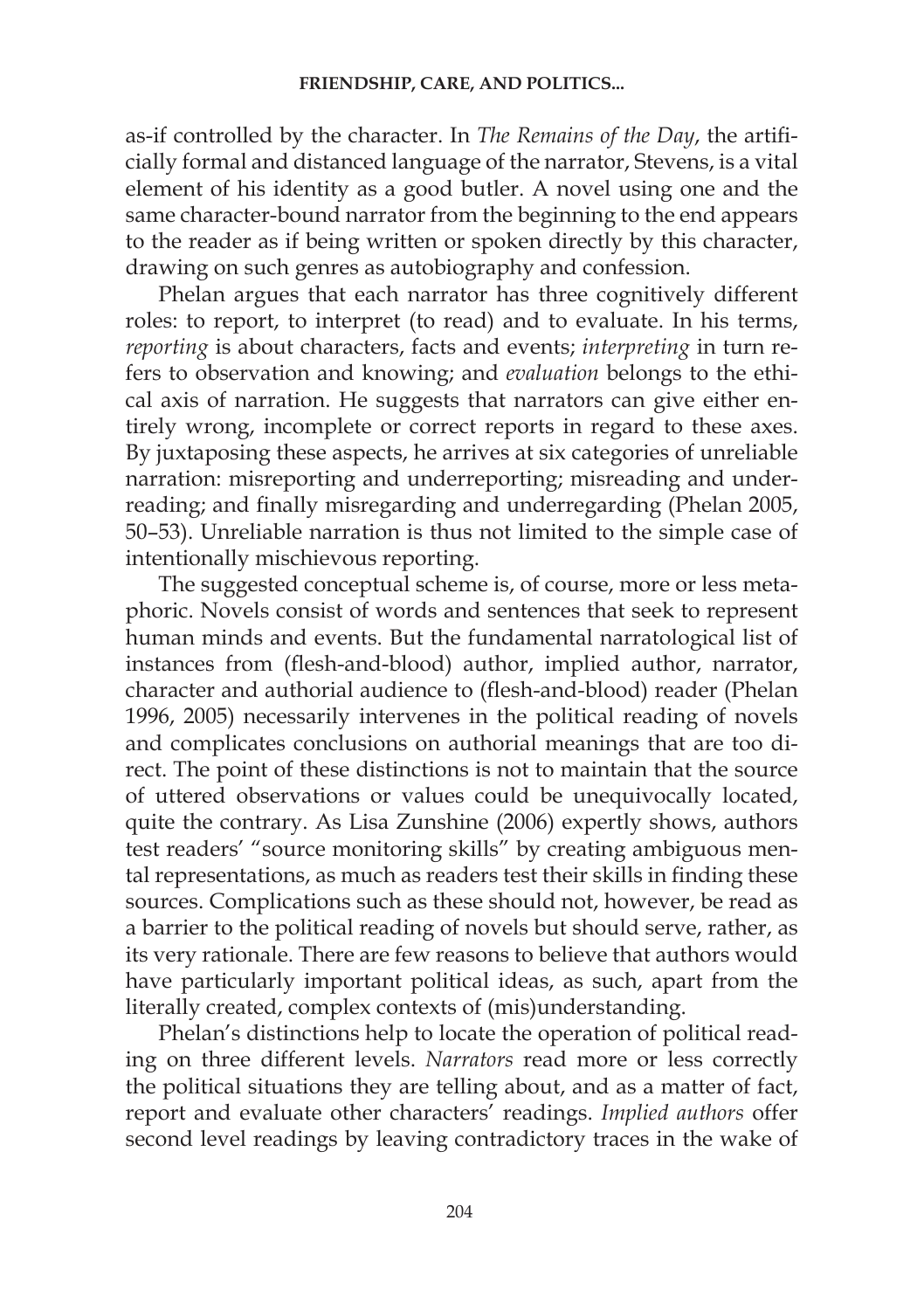narrators' limited or misguided readings. *Scholars* with their readings come in at the third stage and only then, when they are alert enough to follow the implied author's clues and guidelines, are they included as part of the *authorial* audience.

## **Never Let Me Go**

Literary theorist Gary Saul Morson (1999, 2003) has emphasized the relevance of the first reading of novels, arguing that the openness of the first reading resembles the contingent quality of lived life. Therefore, instead of summarizing first what the book is about, in my reading, I try first to follow how its story-world unfolds itself to its readers. Indeed, Ishiguro's novel opens in a rather perplexing way:

My name is Kathy H. I'm thirty-one years old, and I've been a carer now for over eleven years. That sounds long enough, I know, but actually they want me to go on for another eight months, until the end of this year. (Ishiguro 2005, 3; hereafter, NLM)

It is immediately clear that Kathy H. is telling her story to someone other than to an ordinary English listener. The receiver of her story already knows what "carer" and "they" signify. We others keep asking questions such as: why is she not able to continue her line of work as long as she pleases? One can immediately recognize the slightly skewed reality, in contrasting the words on the flyleaf: "England, late 1990s". Very soon, the narrator addresses her listener more directly: "I know carers, working now, who are as good and don't get half the credit. If you are one of them, I can understand how you might get resentful – about my bedsit, my car, above all, the way I get to pick and choose who I look after. And I am a Hailsham student – which is enough by itself sometimes to get people's backs up" (NLM, 3).

Why should anyone, in the England of the late 1990s, be envious of a small car and a bedsit? Who exactly is this carer picking up to be cared for, and why? The narrator identifies herself as "a student" of the school "Hailsham", once again a phenomenon generating envy. Just in passing, Kathy mentions that she has looked "after donors brought up in every kind of place" (NLM, 4).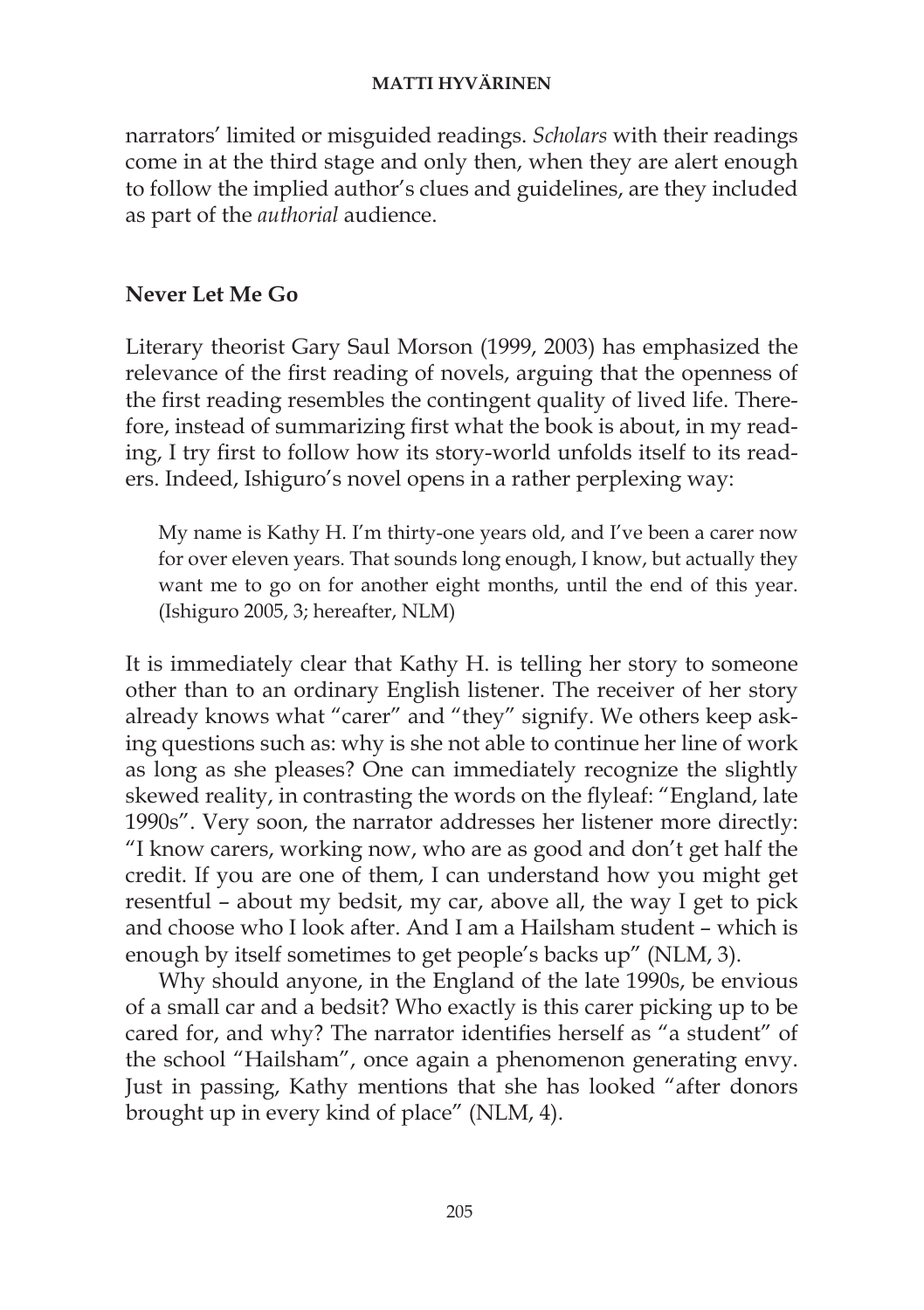With a few, swift moves the author has relocated his characterbound narrator. The receiver of the story, *the narratee*, is also a character of the story-world. As a competent member of this world, he or she already has contextual knowledge we, the readers, do not yet have. To be an unreliable narrator, for us, the actual readers, Kathy H. does not need to be dishonest, deceitful or react oddly to the realities of the world – she is simply not telling her story to us. We are indeed systematically disregarded by the narrator. With the help of this particular narrative technique, Ishiguro is able to postpone the explication of many decisive facts until the end of the novel. Detective stories characteristically employ the technique of abridged narration, cutting the story just before informing the reader too much too early, but here we have something entirely different. Kathy H. seems to be telling her story without an intention to mislead, freely, and trustingly – but to a person with a completely different background and different worldknowledge than the real readers have at their disposal. As Toker and Chertoff (2008) have noticed, the narration in each chapter generates expectations that are met only in the subsequent chapters.

Early on, however, Kathy expresses her frustration with some aspects of her job as a carer. "You try and do your best for every donor," she maintains, "but in the end, it wears you down" (NLM, 4). "Donors" turn out, more specifically, to be organ donors, instead of philanthropists. Still there are some confusing elements for the conditions of donating. Why are the donors discussed in terms of their upbringing – and on top of it, in various institutions? There is also a disturbing temporal qualification in the quote above; at the point where the caring "in the end" wears "you" down. Has something catastrophic happened in this parallel world, necessitating a particular group of people to take care of donors?

Often, Kathy says, she has wanted to forget the whole Hailsham experience, but it seems to have held a great deal of significance for some of the donors. In the middle of a paragraph speculating on the meaning of Hailsham, she mentions curtly: "He'd just come through his third donation, it hadn't gone well, and he must have known he wasn't going to make it" (NLM, 5). Swiftly Kathy moves back to recalling Hailsham, and the years spent there. This is clearly a story about friendship and love between Kathy, Tommy and Ruth. The book reads here – almost – like any story about young people growing up in a boarding school milieu. Of course it sounds a bit alarming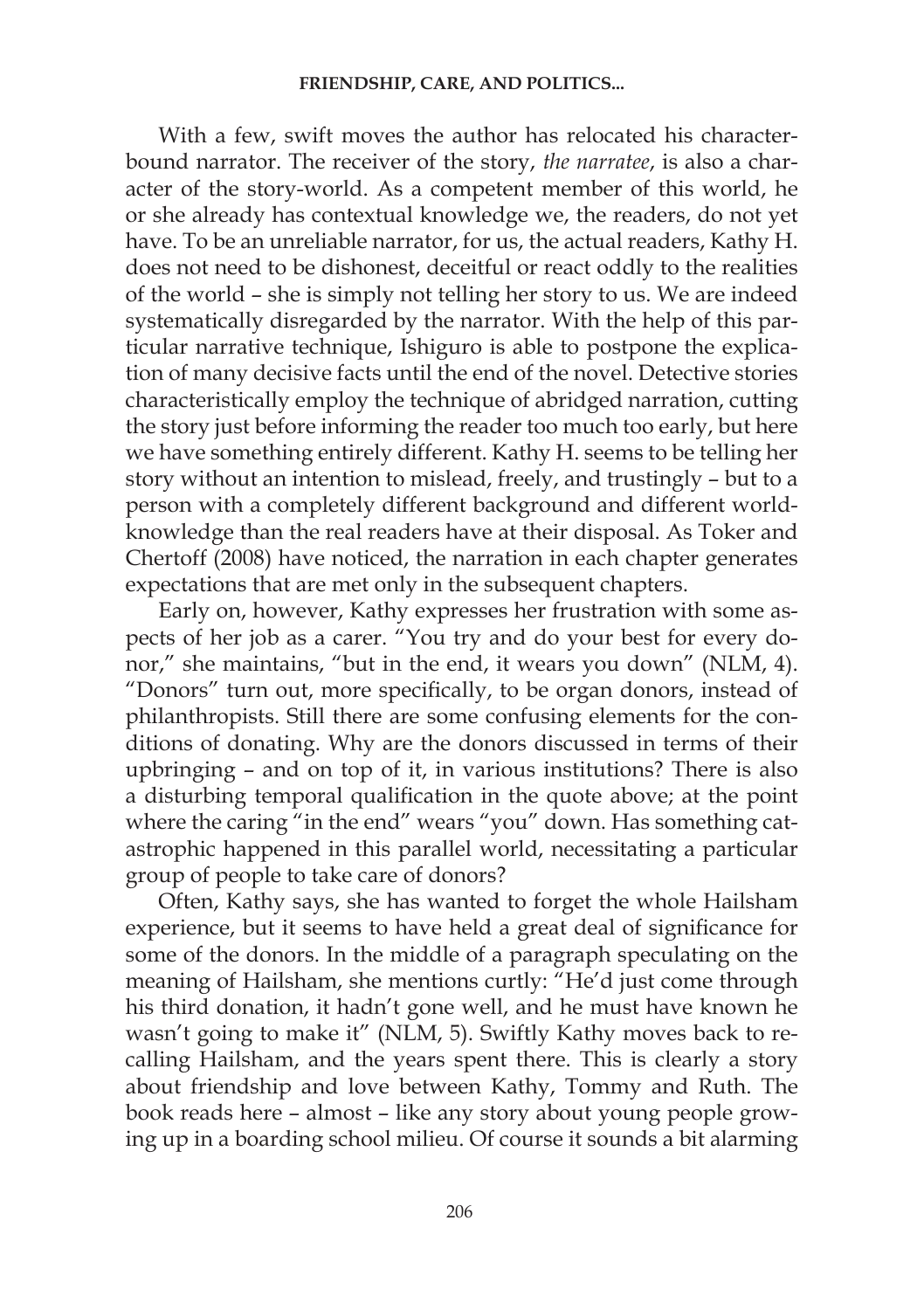that teachers are called "guardians", a term known well, for example, from translations of Plato's Republic. Plato's discourse, in turn, has both its utopian and totalitarian aspects, among others. But as Leona Toker and Daniel Chertoff (2008, 165) suggest, the name of the school already signals a moral ambiguity, "Hailsham is a 'sham' which people 'hail,' i.e. hold in high regard."

## **To Tell And Not To Tell**

Very soon, Kathy H. is outlined as a narrator who recognizes the limits of her own knowing. The story about her years at school turns out to be a web of secrets and half-truths. The whole story of friendship begins with Kathy's realization of Tommy's fierce fits of temper, which led to merciless bullying by his schoolmates. The reason for the tantrums is the acknowledgement of Tommy's lack of creativity, and his consequent inability to produce anything for the "Change". The kids write poems, paint, produce artefacts for exchange. It is naturally against all contemporary lay knowledge or folk psychology (Hutto 2008) to assume that uncreative kids would be bullied in ordinary schools.

In Hailsham, the issue was nevertheless deadly serious and threatened Tommy's future acutely. Quite surprisingly, his tantrums abruptly disappear without obvious explanation. One of the guardians, Miss Lucy, had told Tommy that it is not a serious problem not to be creative, and that he should not pay attention to the circulating gossip. The conversation between Miss Lucy and Tommy might sound almost trivial, but as Tommy recollects it, he emphasizes that "when she said all this, she was *shaking*" (NLM, 28). She was shaking out of concealed rage, yet the reason for the rage remains, at the time, unaccounted for. A similar complex tangle of secrets surrounds the whole operation of Hailsham.

But there is quite another reason to recognize Tommy's comment on the concealed rage. Against all gendered stereotypes on school boys, Tommy is a very keen observer of complex emotional states, and just like Kathy and Ruth, is also verbally skilful and confident enough to ponder aloud such emotional phenomena. In dealing with emotions, the students of Hailsham are growing up in the best spirit of nineteenth-century novels. Stevens, the butler from *The Remains*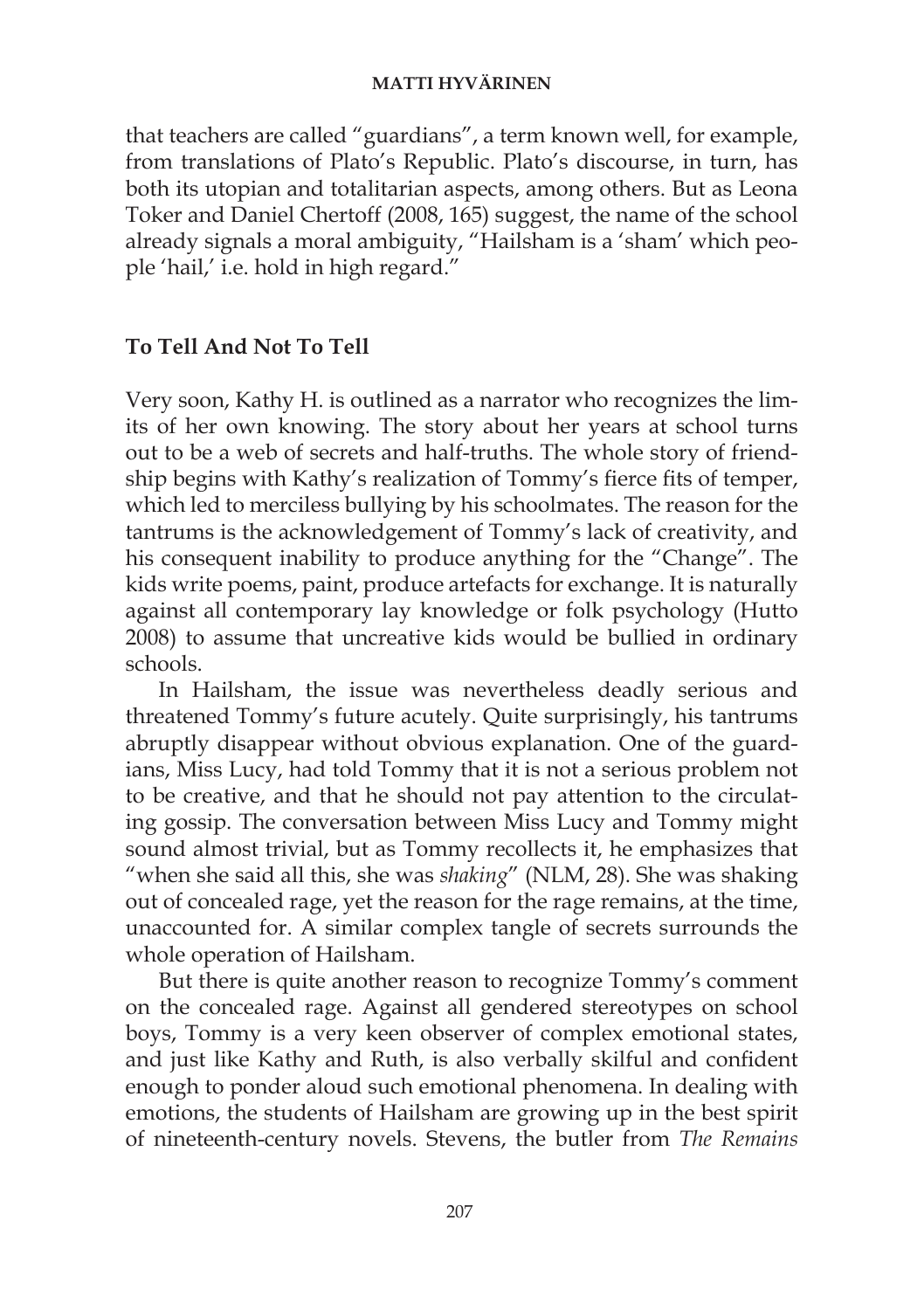*of the Day*, had embraced elements of upper-class English in terms of grammar, vocabulary and pronunciation, yet he was almost thoroughly illiterate in regard to other persons' and his own emotions.

The description of the "Sales", the day when students can purchase commercial products, lays open a new piece of information: students seem never to go out of the school area (NLM, 41–43). When Kathy recounts the history of how she got to know Ruth, we learn even more bizarre things. The relationship goes back to the time when they were "juniors" and played in a sandbox (NLM, 43). What is a school where children start at the sandbox age? None of these children had left Hailsham by then, and the reader was not informed of anyone's home or relatives.

Moreover, these youth have a genuine fear of the forest above the school; so real that they themselves can punish dissidents by forcing them to gape at the woods. Conjoined with these fears is a tale, often told, never authenticated by the guardians, maintaining that a boy had "run off beyond the Hailsham boundaries" after a fight, and that his "body had been found two days later, up in those woods, tied to a tree with the hands and feet chopped off" (NLM, 50). Was the purpose of the story just to scare the children, to make them more obedient, or is it a product of childish paranoia? As so often in the novel, the tale is left as it was, without any conclusive decision about its validity or original source. The reader takes the students' place, knowing (that something is wrong) and not yet knowing (for sure), being told, and yet being.

The themes of secrecy and creativity clash in the crucial episode in which the jazz song *Never Let Me Go* is played in Kathy's room. The most valuable results of the students' creativity were annually picked up to be taken to the supposed "Gallery". The secretive and authoritative person connecting the "Gallery" and the school was "Madame", whose visits to the school aroused excitement and nervousness. Madame was not a guardian, yet the wildest speculations and thickest secrecies surrounded her. One day, Kathy is listening to the music of this jazz song on her tape and dancing with her pillow, imagining that the song is about a woman who would like, but cannot have, a baby. In the middle of the song, she realizes that Madame is standing at the door and watching her. Kathy is frightened, but quite to her surprise she realizes that Madame is crying and leaving quickly. Kathy recounts her experience only a few years later, to Tommy, with her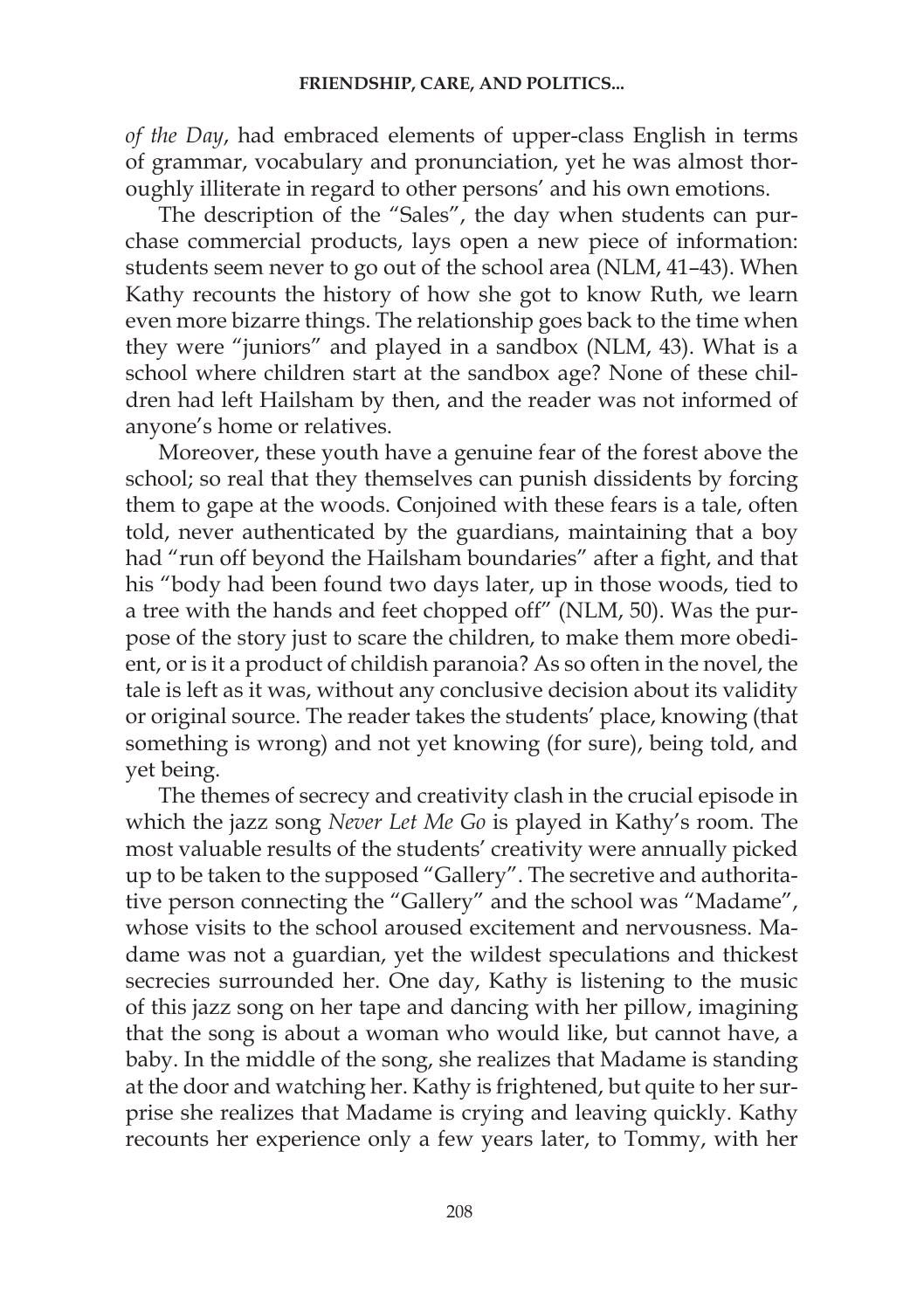now broadened consciousness about her situation. In this initial reading, Madame's reaction might express deep sympathy with Kathy, because by that time in their lives the students already know that they will not conceive any babies of their own (NLM, 72).

At another time, a group of students is gathered in the small pavilion, watching the rain, and chatting about their future wishes, about going to America, becoming an actress, whatever. Miss Lucy, however, overhears the discussion and gathers them together to give a fierce speech, foreclosing all options of going to America, becoming a star or supermarket employee. Their lives are already all planned and arranged, and after becoming adults and before getting old or "even middle-aged", the students will "start to donate [their] vital organs" (NLM, 80).

This episode has a particular role in the novel. Some students downplay the significance of Lucy's talk, simply saying that this is something they have always known. As an adult, Tommy returned to the event with a theory. He thought that throughout the years the guardians had manipulated what the kids knew, and told them everything so "that we were always just too young to understand properly the latest piece of information (NLM, 81). Kathy is not entirely convinced, yet she found some point in the argument. As a matter of fact, almost everything the guardians shared with the students was held in reserve, evasive and circuitous – evoking all kinds of paranoid attitudes. Paranoia, of course, has been one of the major ingredients of political novels at least since the advent of the cold war era.

Nevertheless, the crux of Tommy's comment lies elsewhere; that is, it lies on the level of narration, where it foregrounds the narrative strategy of the novel itself. The same ambiguous tension between already-knowing and not-yet-entirely-believing is vital for the narration. When beginning from the end, the traces are clear and consistent, much clearer than during the first reading. The signs are veritably alarming, indeed, but Kathy's soothing narration and the intricacies of friendship encourage the reader to sustain hopeful thinking. Again, it seems to be an invitation by the implied author to the reader to share the wishfully paranoid reality of Hailsham, at least momentarily.

However much Miss Lucy's talk clarified the situation, neither she nor the reminiscing Kathy was entirely explicit at the moment in question. It is only years later, when Kathy is relaying her first months after leaving Hailsham, and the mysterious topic of *possibles*, that the key facts are mentioned explicitly: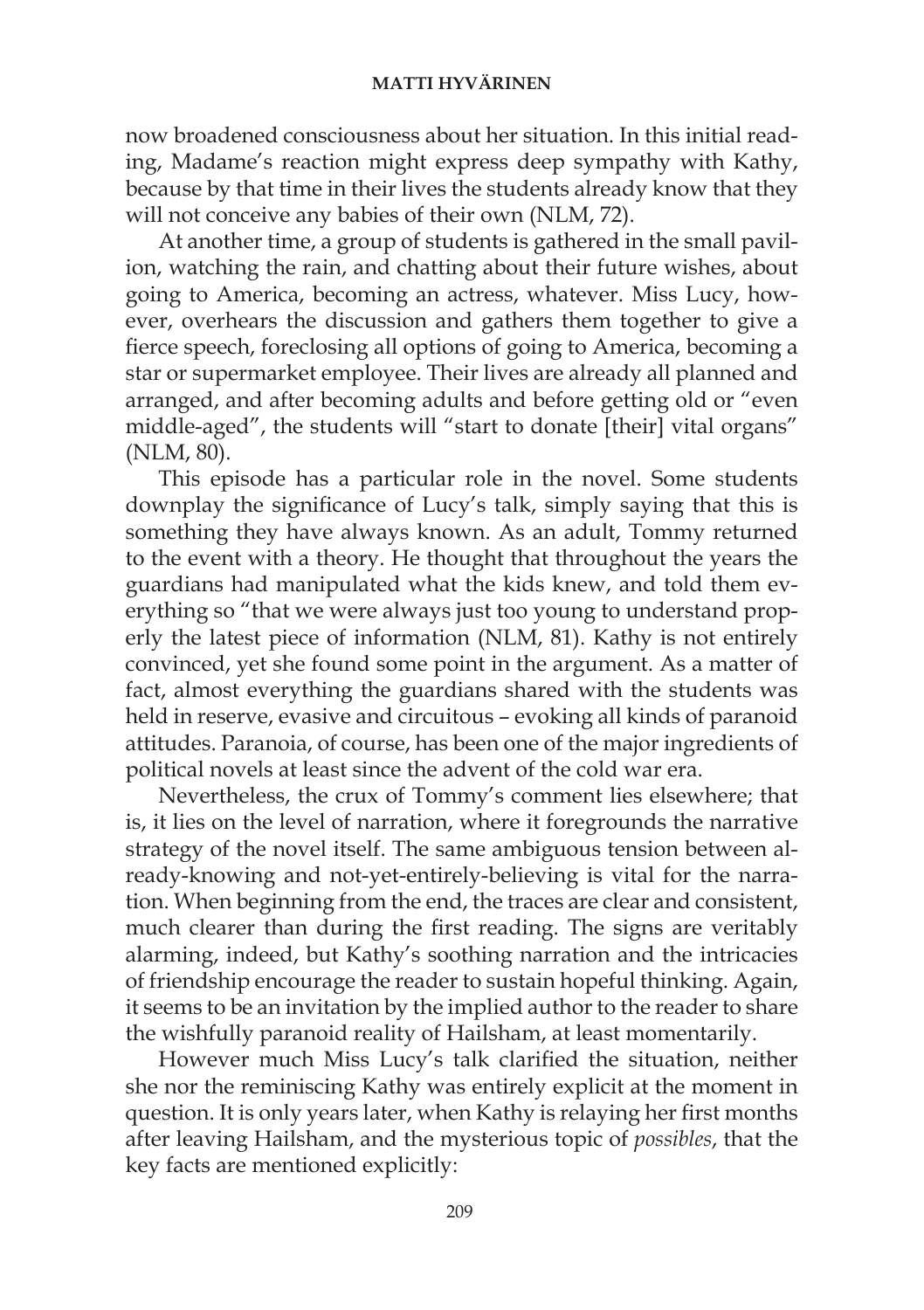The basic idea behind the possibles theory was simple, and didn't provoke much dispute. It went something like this. Since each of us was copied at some point from a normal person, there must be, for each of us, somewhere out there, a model getting on with his or her life. (NLM, 137)

So it takes 137 pages of the total 282 before explicitly revealing that the "students" (the term now receiving a distinctly Orwellian character) of Hailsham and equivalent institutions are clones, produced for the purposes of organ harvesting. After all, this is a very political novel indeed. Yet it is just as obvious that a political reading of the situation, not to mention the politicizing of the situation, does not belong to Kathy's purposes in her narrative. As Mark Jerng (2008) has convincingly argued, this novel does not at all follow the model of slave narratives, portraying clones struggling for emancipation and elevation to that of human status. Even after revealing the fact of cloning, many facts about the past remain unclear, and the novel proceeds by unpacking the remaining paranoia, ignorance and wild theories. But before the decisive revelations, the novel has managed to position the reader alongside the clones, to co-experience the atmosphere of youthful vitality, lack of knowledge and the pressure of menacing omens.

## **Kathy H. As A Narrator**

Even though the reader receives the crucial facts, confirmed only at a very late moment, this does not implicate a need for cover-up on Kathy's side. Kathy is giving an account of her story to a clone from another institution. I will return to this problem of the listener a bit later. Although we can often experience Kathy's story as being inadequate and sometimes patchy, her story is not necessarily unreliable within the horizon of its listener. Let us only say that the narration puts us, the *humans* and real readers, into a confusing position. We read everything as-if we were donors like the addressee, yet we do not share the same resources of story-world information (see Toker and Chertoff 2008, 168).

Despite Miss Lucy's revelation in the episode mentioned earlier, the reader is still left somewhat in the dark. Kathy does not say much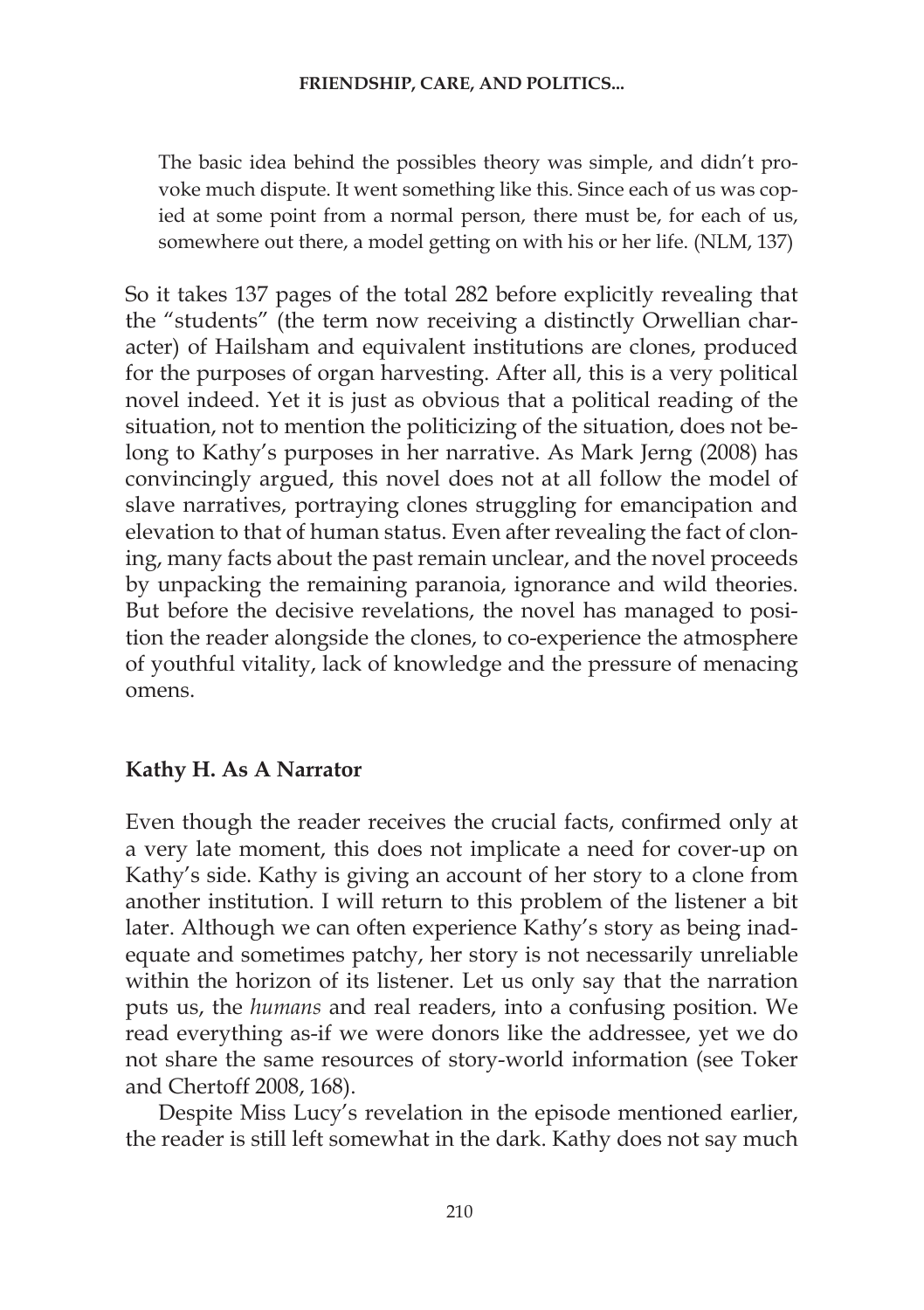about the reception of the revelation, for instance. You don't go to America, you don't become an actor, you start donating your organs as your career, Lucy says. But where is the sadness, disappointment, even rage? Jerng is correct; these clones are not fighting for their human life. This is one of those moments when Kathy's tender and calm narration may appear unconvincing, almost perverse. But is the case more about *under-reporting* (Kathy does not report the agitation that possibly followed the announcement), *misreporting* (the event went on quite differently), *misreading* (Kathy does not read the "human" and political consequences of the talk correctly) or rather *under-regarding* (she does not evaluate the cruelty and unfairness of the situation properly)? The lack of rage, hatred and disappointment renders the episode almost ghostlike. In contrast to this ostensible lack of emotion, Kathy is perfectly equipped and sensitive enough in recognizing and reporting the slightest shifts of emotions between the clones. More specifically: she had no qualms at all in later reporting her anger at Tommy or her disagreements with Ruth. She often reads other minds perfectly and enthusiastically, yet here she is giving a rather behaviouralist account.

Dialogue – even a dialogue reported by a character – is a method Ishiguro often uses in order to introduce a crack and let other perspectives stir the hermetic world of character-bound narration. The failed hunt for Ruth's "possible" – the origin of the copy – ends with such a scene, for example. The youths have arrived at an art gallery, and after the "possible" left the place, they ended up chatting with the owner. Reflecting on the situation, the frustrated Ruth airs her feelings:

That other woman in there, her friend, the old one in the gallery. *Art* students, that's what she thought we were. Do you think she'd have talked to us like that if she'd known what we really were? What do you think she'd have said if we'd really asked her? 'Excuse me, but do you think your friend was ever a clone model?' She'd have thrown us out. (NLM, 164)

Ruth's outburst exposes straightforwardly the racism against clones, which is concealed in Kathy's narration on human relations. To be a clone is a shameful thing, and the "normals" do not want to socialize with them. Finding a "possible" could have destabilized this absolute distinction between normals and clones, and it might have rendered for Ruth at least a frail vision of a different future. It is remarkable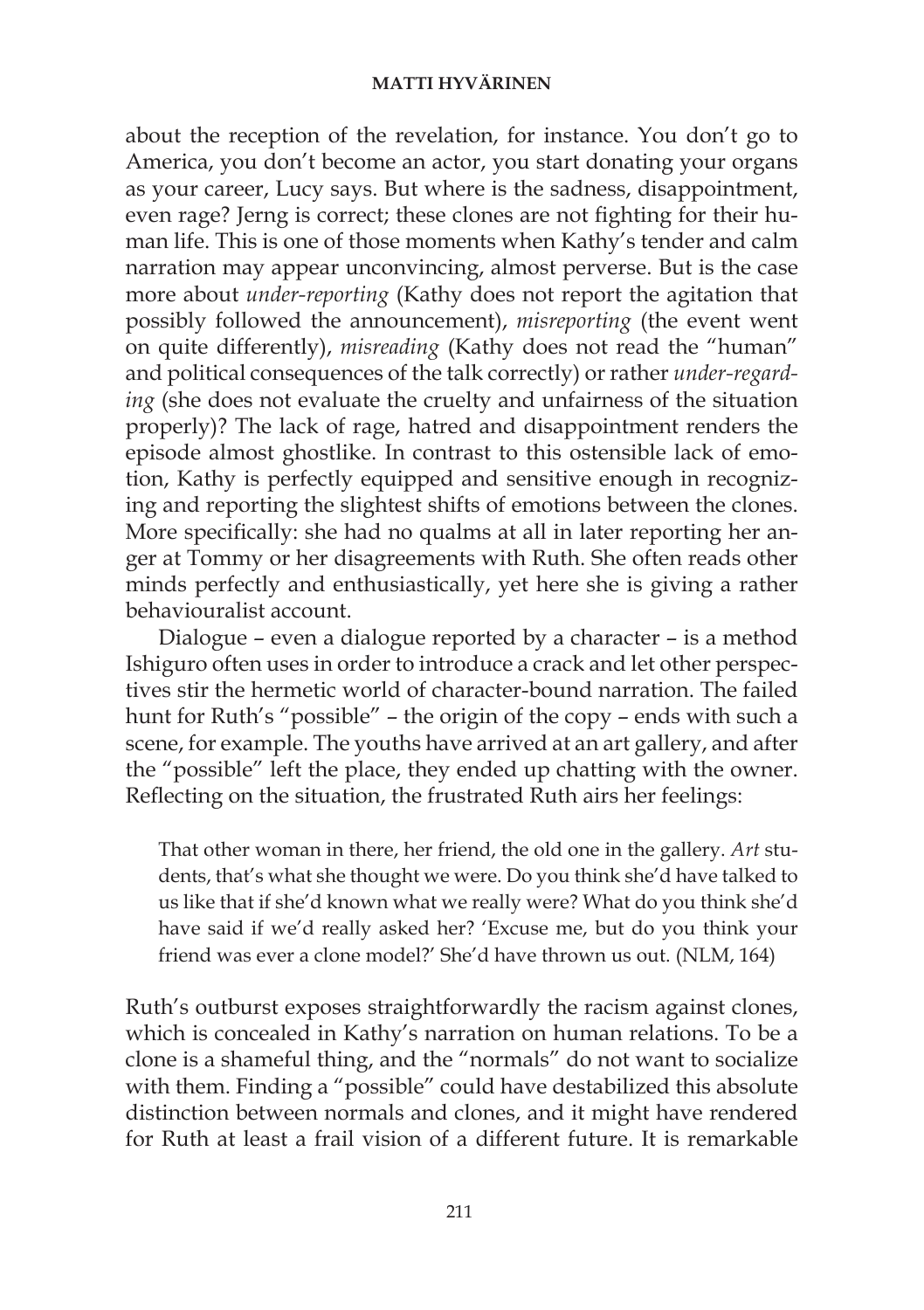how the students, in spite of Lucy's outpouring, had kept on fantasizing about normal occupations. In a genuine lower-class style, the fantasy was just to become a salesperson in a clothes shop, a bus driver, or office clerk, nothing more spectacular.

## **The Hailsham Mission**

The third part of the novel draws closer to the time of the narration, a time when Kathy already works as a carer, and both Ruth and Tommy are organ donors. It is only now that Kathy and Tommy's friendship turns into a love affair, coloured already by a feeling of loss: why not then, when both of them were free from the approaching end, the anguish of donating?

Since leaving Hailsham, the students had heard the wishful story about the deferral of the forthcoming donations, even by several years, if Hailsham students were able to verify to a real *love* affair. While no-one had ever figured out to whom such a love affair should be reported, the greatest hopes were attached to the finding of the mysterious *Madame*. This grave ignorance on the most vital facts about their lives was a central part of the donor's life. In addition to love, *arts* and creativity seemed to have an inexplicable connection to the future. After his failure at school, Tommy feverishly continued filling his notebooks with peculiar animals, just in order to be able to document his creativity at some decisive juncture, even though he realized perfectly well that his creative schoolmates regularly end up as donors as well.

The drama culminates when Ruth finds out Madame's whereabouts, and Kathy and Tommy end up at her door. It turns out that Hailsham's previous principal, Miss Emily, lives with her in the same apartment. The episode ironically reiterates detective novels portraying a master-mind private eye who summons a final meeting with all the potential culprits – except for the critical difference that now the detectives have lived in complete darkness as regards Hailsham's bigger scheme. After the war, so goes the report, science had advanced enough to make the production of clones possible. As Toker and Chertoff (2008, 165) observe, the technology of cloning was much further advanced than the precarious transplant surgery. In full silence, it was decided to manufacture clones as living organ-storage units.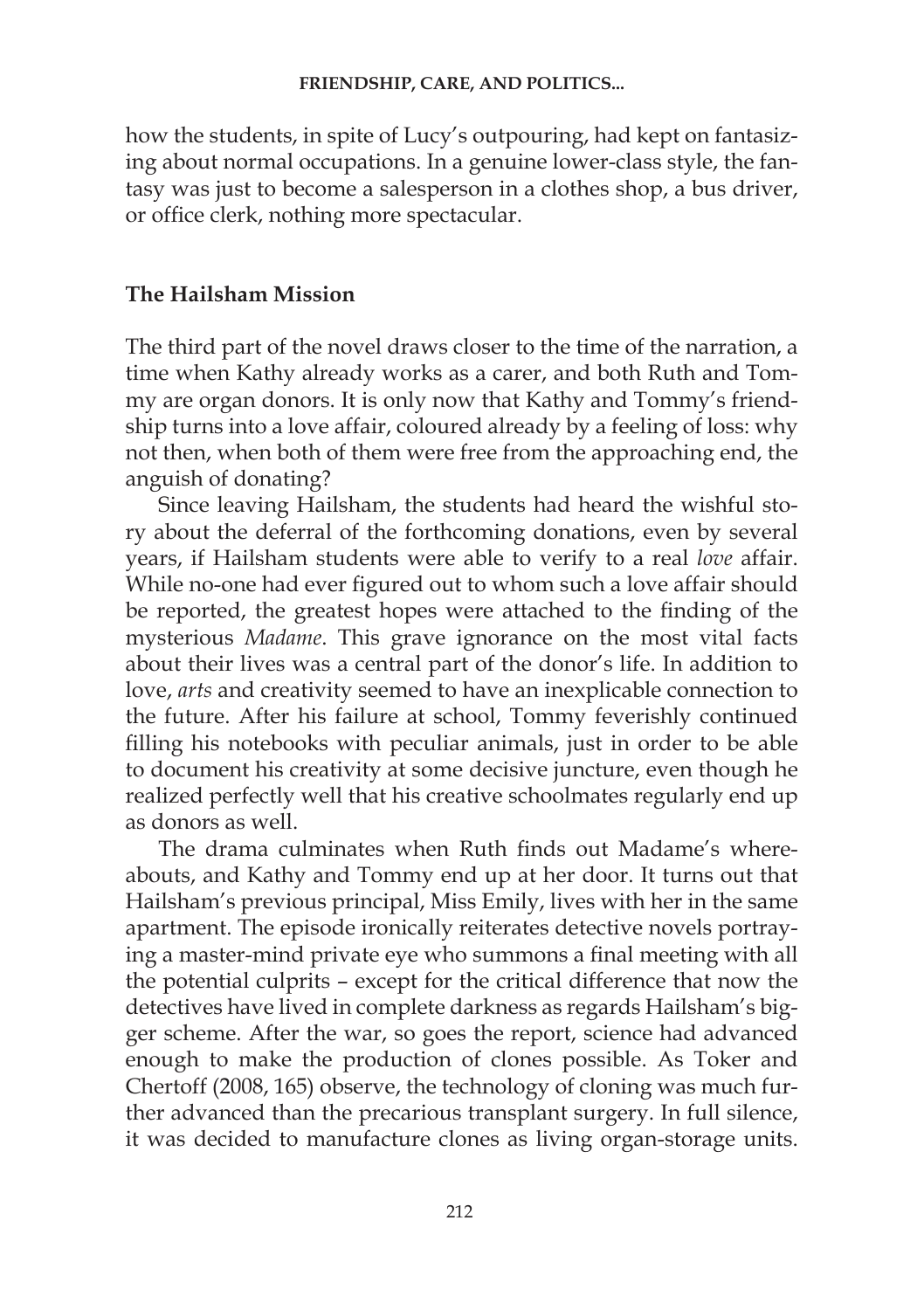People wanted new organs without knowing where they actually came from; a state of affairs which is not entirely fictitious in regard to the contemporary organ trade. As Miss Emily and Madame relate in unison, the early institutions were harsh, totalitarian, and brutish establishments. It is here that Hailsham and its mission comes in. The reformers thought that with a good upbringing, an emphasis on the arts and creativity, even clones could be cultivated into something better. Hailsham indeed provided the students with at least some shelter, and a better life than the previous institutes did.

Ishiguro often exposes, with obvious irony and sarcasm, great political projects that render their advocates more or less blind as regards the actual outcomes. The mission to rear clones in a humanitarian way also motivated the gathering of students' art works for the Gallery. As Miss Emily maintains, "We took away your art because we thought it would reveal your souls. Or to put it more finely, we did it to *prove you had souls at all*" (NLM, 255). The issue of souls is critical to old discourses of race and discrimination, in which we keep asking whether slaves, Africans, heathens, or women could have a soul. It is no coincidence that so many national projects have fought to document the artistic creativity of particular peoples. In the novel, the mission to make known the existence of clone souls was a remarkable movement in the 1970s:

Before that, all clones – or *students*, as we preferred to call you – existed only to supply medical science […] We selected the best of [the art] and put on special exhibitions. In the late seventies, at the height of our influence, we were organizing large events all around the country. There'd be cabinet ministers, bishops, all sorts of famous people coming to attend. (NLM, 256)

It is edifying to see how the Hailsham activists had a good time in the movement, "cabinet ministers, bishops, all sorts of famous people coming to attend", while the clones were kept uninformed, or rather quite manipulatively misinformed on what was going on. Normal artworks take the role of synecdoche in representing the artist ("I bought a van Gogh"); in the case of the clones the connection between the artwork and the anonymous artist was entirely severed. This period of flourishing reforms ran into trouble after what was referred to as the "Morningdale scandal". In Morningdale, the scientists pushed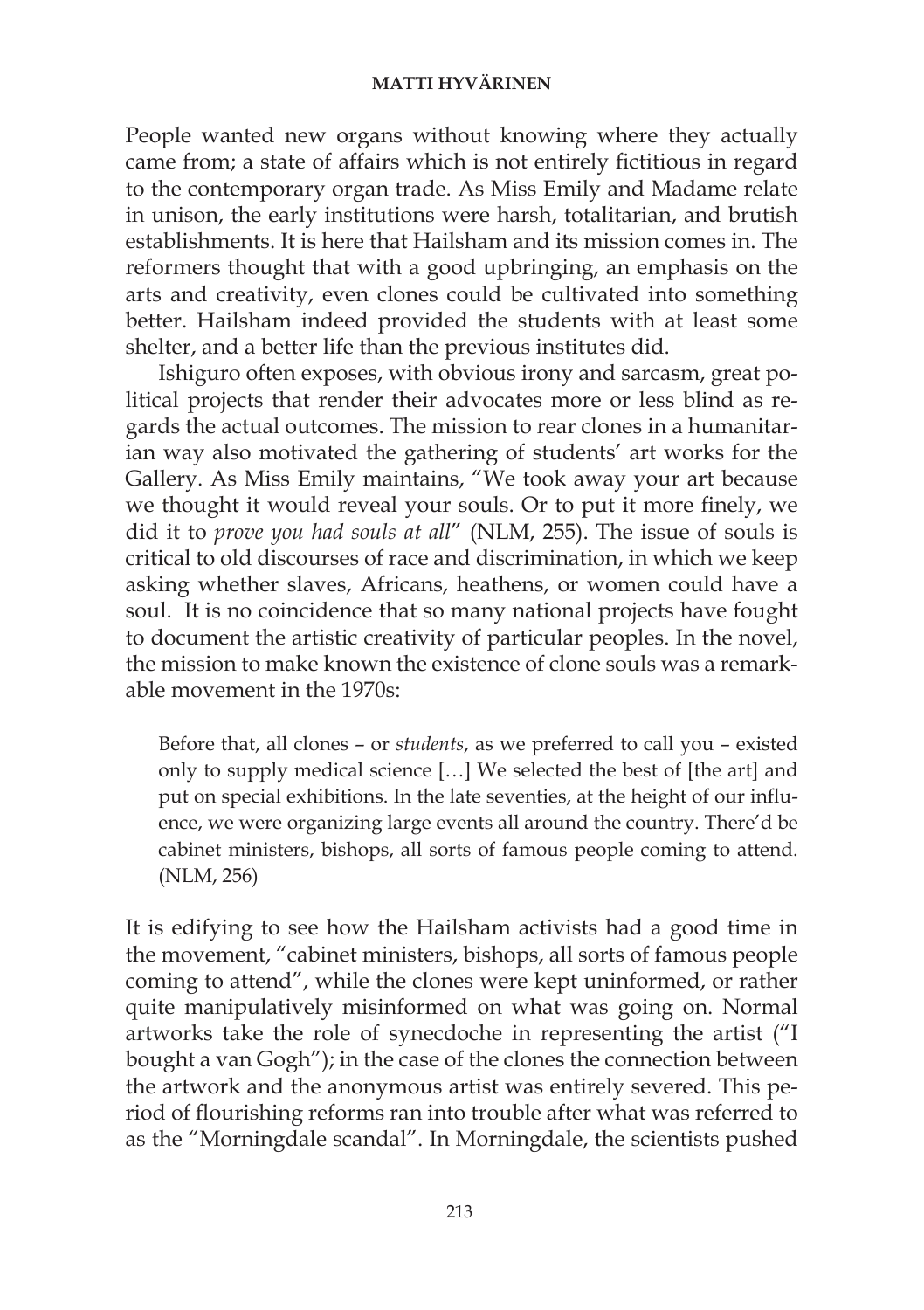the cloning to its extreme by seeking optimal features in the children. The idea of cultivating certain qualities of the human race by genetic technology is a well-known cultural nightmare and a topic of science fiction. But it is remarkable that, in this novel, the figure receives an entirely different meaning. As Miss Emily has it:

It's one thing to create students such as yourselves, for the donation programme. But a generation of created children who'd take their place in society? Children demonstrably *superior* to the rest of us? Oh no. That frightens people. (NLM, 259)

What is Miss Emily actually saying and meaning here? Even her monologue, of course, is part of a dialogue reported by Kathy; and of course Miss Emily is imitating the predominant political attitude of the 1970s, and partly expressing her own thought. But which one is dominant above? "Oh no. That frightens people" seems to move the responsibility away from Miss Emily, indicating an ironic imitation of prevailing thought. The main function of this imitation is to make the source of the utterance radically ambivalent; at the same time it is shared and distanced. But only a moment earlier Miss Emily had boasted how "we" (in Hailsham) "never quite lost touch with reality" (NLM, 257). Ironic double-voicing endeavours to raise Miss Emily and her programme above the prevailing attitudes and the Morningdale experiment, without taking any definite responsibility for the outcome.

Perhaps, still, the most crucial problem is elsewhere, "*But a generation of created children who'd take their place in society?*" This of course had nothing to do with the Hailsham project. The objective was to produce clones with a partly humanist upbringing and artistic talent, ready to donate their organs and have an ideally full life, not at all bringing the donations to an end or risking the borderline between normals and clones. The Morningdale experiment could have abolished the clone/human distinctions and relationships entirely and thus have marked an end to the Hailsham project as well. The relevance, even absoluteness of these distinctions becomes obvious when the principal sardonically begins recalling Miss Lucy, the sole truthteller among guardians: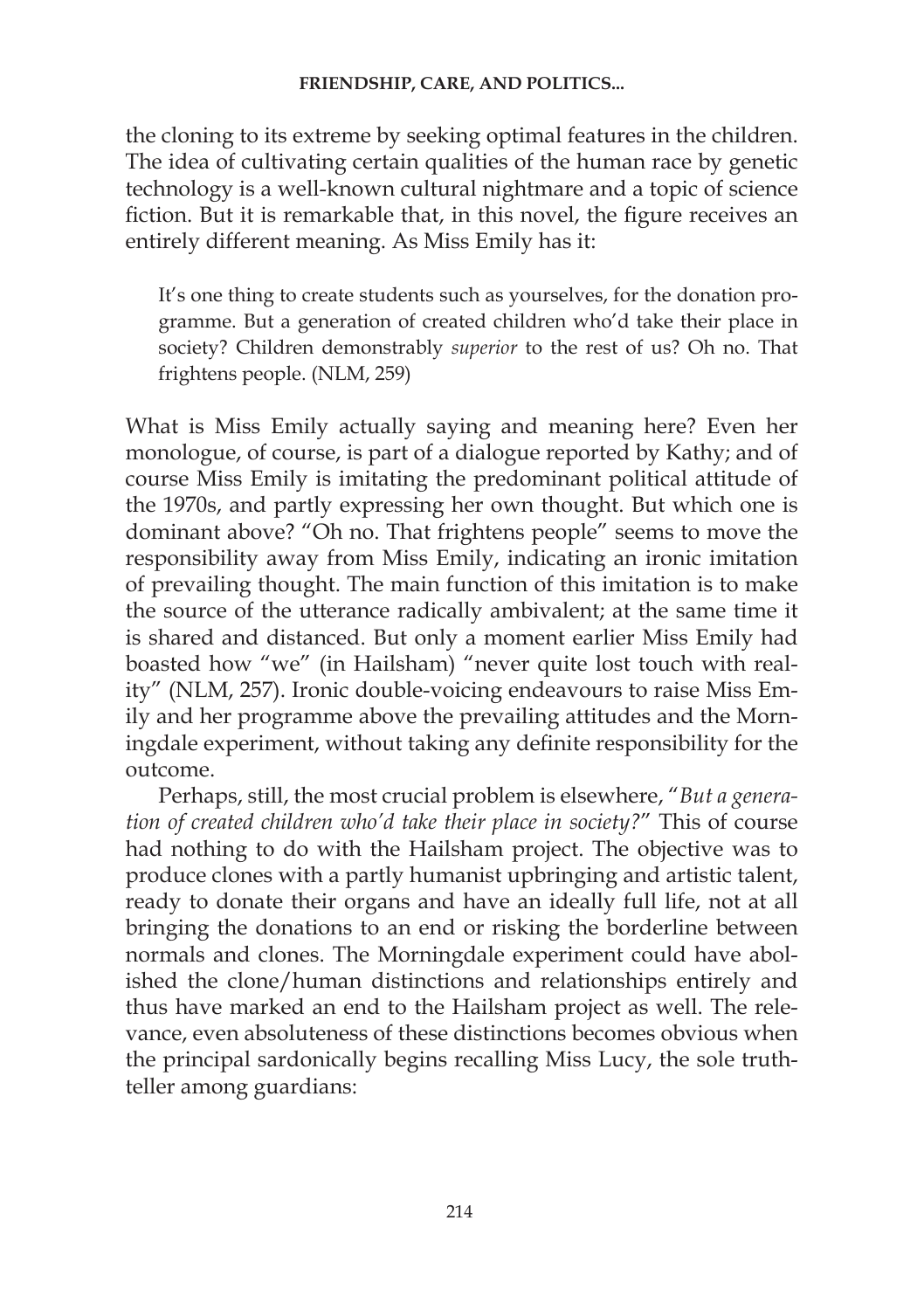…she began to have these ideas. She thought you students had to be made more aware. More aware of what lay ahead of you, who you were, what you were for. She believed you should be given as full a picture as possible. […] Lucy Wainwright was idealistic, nothing wrong with that. (NLM, 262)

Lucy Wainwright (probably the only person with her whole name in the novel) exacted for the "students" proper knowledge of their situation. Even she did not go as far as to suggest any change in the life prospects of the clones, yet she was "an idealist". She simply had proposed to inject a minimal slice of public sphere into the life of the school. The principal, instead, as a real guardian, was convinced about Hailsham's capacity to give the students something inalienable by sheltering the students, understanding the inevitable practicalities.

Hailsham's progressive mission was based, from the beginning, on this idea of sheltering, of acting on behalf of the clones. There was no talk about giving clones adequate information on their position or future. The humanist education and the arts should demonstrate that clones had a soul, but even the propagandists of the soul did not think that the clones should have rights to proper knowledge, not to mention the right to have some bodily self-determination.

Because of the subtle and systematic lying, the Hailsham students were never able to know exactly what was true and what was not. So a mythic tale about deferral earned by true love was born, in spite of all attempts at invalidating it. Kathy and Tommy came to talk about the possibility of continuing their lives, at least for a time; nevertheless Miss Emily complains that she has to shorten the visit, because "in a short while some men are coming to take away my bedside cabinet", and "(y)ou never know with these men. They handle it roughly, hurl it around their vehicle, then their employer claims it was like that from the start" (NLM, 251–252). The protection of the principal's bedside cabinet prevails over the issue of some clones' inevitable death. Eventually, Madame takes care of protecting the cabinet, including shouts of outrage at the workers. Kathy as a narrator does not comment on this situation with a word, yet the cockiness and unconcern jointly inform the reader of Miss Emily's and Madame's ethical quality, marking them as rather authoritarian characters in a class society. Still there is not the first word of open criticism or protest in Kathy's account.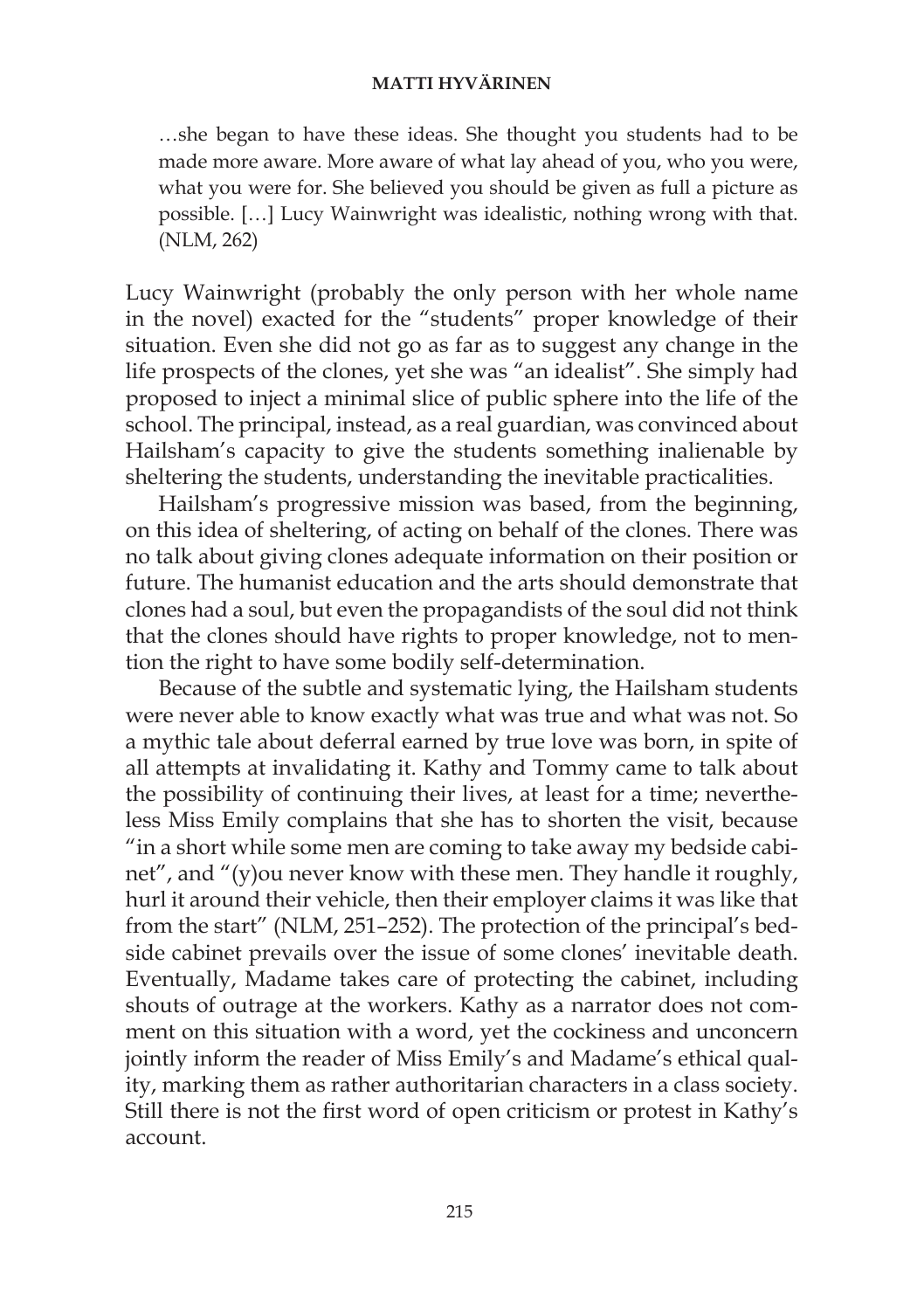The cruelty of the episode is dramatized when these self-appointed reformers start taking pity on themselves. It is all about the ungratefulness of the youths, who do not consent to understand their altruistic toil:

'Don't try and ask them to thank you,' Madam's voice said behind us. 'Why should they be grateful? They came here looking for something much more. What we gave them, all the years, all the fighting we did on their behalf, what do they know of that? They think it is God-given. Until they came here, they knew nothing of it.' (NLM, 260)

Madame and Miss Emily have lived peacefully into their retirement years; still they do not see any real problem with the fact that Tommy was facing his death within months. These youths had been afforded a priceless present, because within their own horizon Kathy and Tommy had received a great life – for a clone. Behind all of the reformist pathos Madame and Miss Emily share the true conviction that clones undeniably are not humans, and humans do not need to bother imagining themselves in a clone's place. Therefore, it is good and reasonable to lie to clones, in order to protect them. Hypocritically enough, Miss Emily exalts the youths as her own products, "Look at you both now! I'm so proud to see you both. You built your lives on what we gave to you. You wouldn't be who you are today if we hadn't protected you" (LMN, 263).

Two disconcerted young adults, facing donations and premature death, in quest of some truth and clarity in the middle of obscure myths and sagas, and then the laudatory evaluation: "Look at you now!" In a parallel situation, many a "human" might have summoned the police and his or her lawyer to ask for the severest possible penalties for such a fraud. But clones should be happy to have found out the truth and have tracked down the principal, even going there without a proper permit and evading the controlling authorities. Ironically, through her admiration, Miss Emily tries to impose the thought model of a slave narrative on Kathy and Tommy.

Afterwards, even Kathy herself reports not knowing the reason why she blurted out her awkward comment at the end of the episode: "*Madame never liked us. She's always been afraid of us. In the way people are afraid of spiders and things*" (NLM: 263). Kathy's metaphor is apposite, suggesting that clones are categorized as animals or things. Now Miss Emily has difficulties in concealing her rage: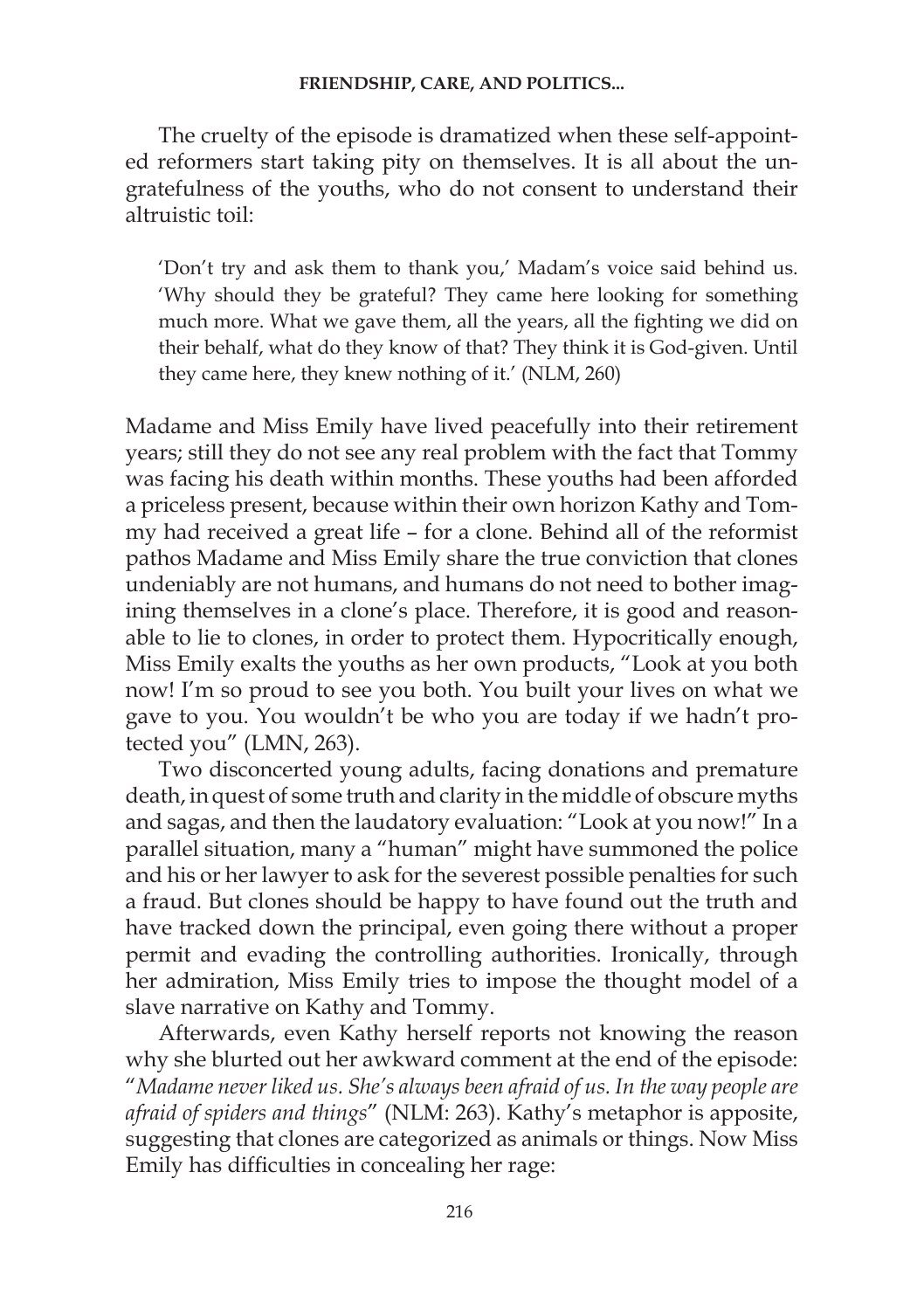'Marie-Claude has given *everything* for you. She has worked and worked and worked. Make no mistake about it, my child. Marie-Claude is on your side and will always be on your side. Is she afraid of you? We're all afraid of you. I myself had to fight back my dread of you all almost every day I was at Hailsham. There were times I'd look down at you from my study window and I'd feel such revulsion…' (NLM, 263–264)

*My child*. So much for the praise; now Miss Emily wants to take back her positions as a principal, guardian and benefactor. The "pride", generously pronounced just a moment earlier, finds its proper place when Miss Emily airs her normal and self-evident dread for clones. It is not a moral defect of humans to produce clones industrially; it is the defect of the clones themselves to be so abominable by being industrial clones. But what exactly prompts this sudden outburst in the middle of this well-disciplined conversation? Kathy has indeed done something extraordinary, something she has never done or reported earlier; she has *challenged a normal* by saying something potentially critical about a human being to whom she should be so grateful. Eventually it turns out that the episode which provides the title of the novel was something entirely different than what Kathy and Tommy had speculated. Madame explains how she had seen a new, more scientific and harsh world coming, "And I saw a little girl, her eyes tightly closed, holding to her breast the old kind world, one that she knew in her heart could not remain, and she was holding it and pleading, never to let her go" (NLM, 267). Madame witnessed a social tension, without much empathy for, or interest in, Kathy's private concerns. Here the vocabularies of Madame and Kathy are worlds apart.

## **The Politics Of Clones?**

As Mark Jerng (2008) has it, this novel does not follow the model of slave narratives. The clones are not looking for emancipation. There is indeed very little to be seen in terms of resistance, protest, or politics. Kathy, Ruth, and Tommy are not growing into humans; they rather seem to give up many human qualities during the course of the novel. The novel reads like an inverted *Bildungsroman*, accounting for the growing up of the clones without any final emancipation as an individual or as a group. The entry into society remains unfinished.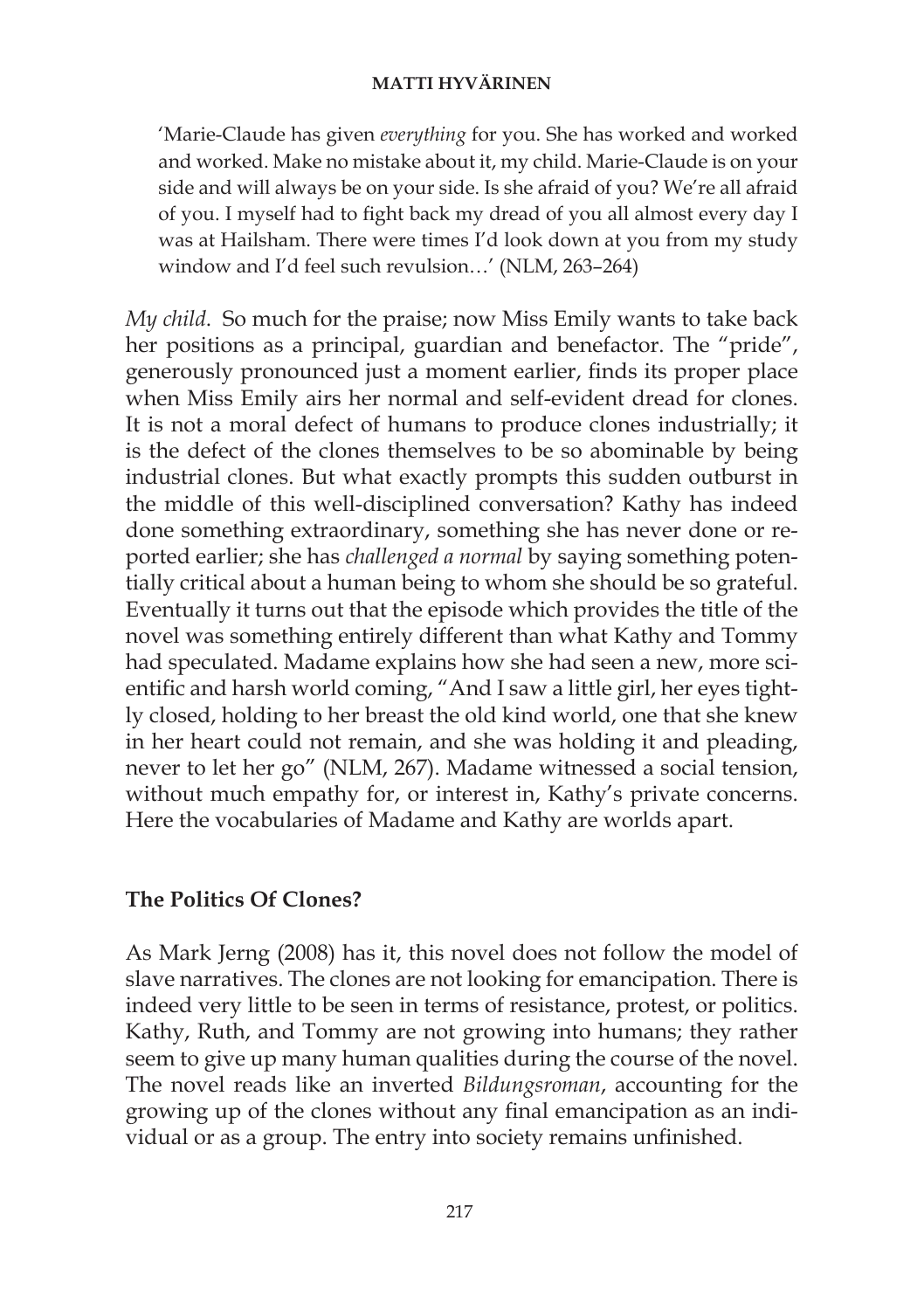But possibly *Never Let Me Go* is only secondarily interested in the *particular* problem of cloning. The author displays no great interest in the scientific or administrative details of cloning, even the extent of cloning remains ambiguous throughout the novel. On the other hand, clones seem to have very few particular clone-like characteristics, quite the contrary. The students are exceedingly normal, exhibiting jealousy, ambition, and power-games among themselves, if not even characterized as exceptionally well-behaving children and youths. The novel is much more about the general horror before difference; that is, while cynical humans produce clones to solve their own problems of illness and mortality, they are then in complete dread of their own creations. The tale about the boy, bound to the tree and brutally murdered and mutilated, may not have been necessarily just a myth or intimidation.

As Judith Butler (2004, 25) writes, "[E]ssential to so many political movements is the claim of bodily integrity and self-determination". But precisely this bodily self-determination is denied the clones, in their case the "body has its invariably public dimension" (p. 26) in such a dominating way that the clone only appears as a protector or shelter of this publicly owned body. In Butler's language, these clones exhibit the utmost amount of vulnerability, waiting to be mutilated. The extreme vulnerability of clones is motivated by the human fear of vulnerability, a wish for being always reparable and in control of bodily contingences with the help of these surrogate resources.

The novel systematically criticizes the complacent middle-class politics on behalf of others; in a similar way that *The Remains of the Day* portrayed the limits of Lord Darlington's upper-class politics endeavouring to replace the parliamentary institutions in British foreign policy, or *We Orphans* the self-importance of British missions in China. Stevens, from *The Remains of the Day*, and the clones are equal in the sense that they do not see themselves as citizens or active participants of political struggles. Stevens, as a butler, had actively assigned the role of the thinking and acting citizen to his esteemed employer; the clones, instead, were neither given an active role in the school nor in the world outside it.

The story about the friendship, quarrels and final parting before death between Kathy, Ruth and Tommy renders the clones deeply human right from the beginning, whereas the "normal" human beings present themselves as unreliable, unethical and thus in one important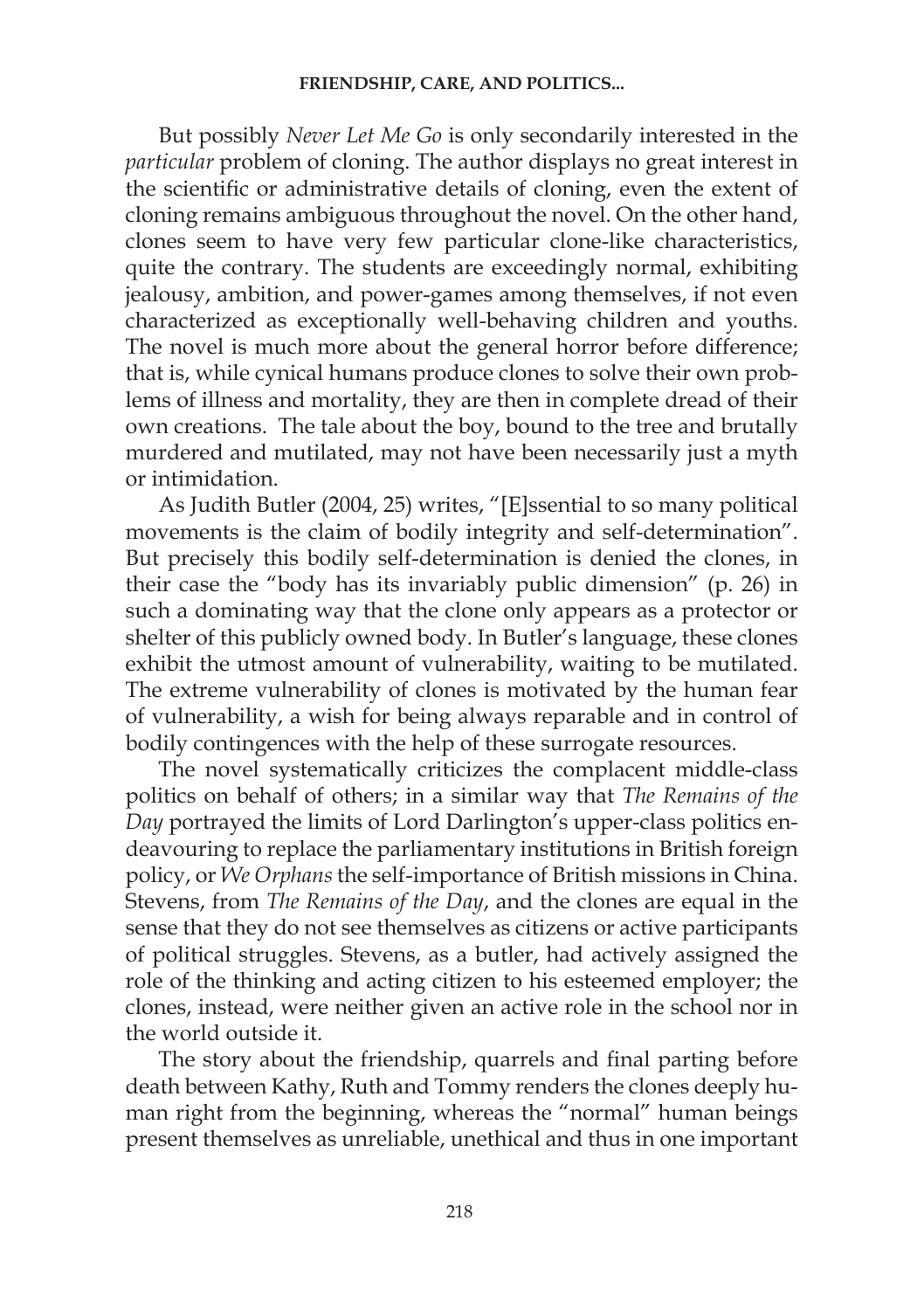sense of the word, as *inhuman* guardians. Nevertheless, this leaves unresolved the issue regarding the absence of protest and resistance by the Hailsham students. Why did they yield themselves to the human abuse as mildly as sacrificial lambs? This is an issue which should be examined both on the level of created story-world (the narrated) and on the level of Kathy's narration.

Of course there is the thread of hidden totalitarianism. As Miss Emily testifies, the conditions in the schools, or should we rather say, breeding institutions, were merciless before the Hailsham reforms. This old and plain fear of death lived in the stories about escaped students and speculations on the electric current of the fences. The shadow of terror was echoed in the form of a fear of the forest. Hailsham children did not have any personal contacts outside the school, just the consciousness that they were not "normal", and the reflection of their own repulsiveness in the eyes of the "normals". Hailsham's educational reforms had their own strict limits. The children lived constantly within a tangled and complicated web of lies, paranoia and strictly controlled information. As classical as the Sherlock Holmes novels are, they were censored from the students for health reasons – they were, after all, bred to produce healthy organs, organs that belonged to society, not to the clones.

The only instances of breaking the order in Hailsham were Tommy's early tantrums against the compulsory creativity. The children knew they were discriminated against, and they themselves were passionate about discriminating and disciplining those who deviated from the Hailsham aspirations. A question posed to the guardians that was too direct was a cause for torment. The fear to cross the absolute border between guardians and "students" is well established and cherished.

The meeting at Miss Emily's home is, of course, the most obvious crossing of the border between humans and clones. In one particular sense, Miss Emily is consistent in her praise over Kathy and Tommy: however unrealistic their wishes were, they brought along Tommy's odd pictures, and their shared belief in love. They neither protested, nor harmed their valuable organs, nor did they even mention trying suicide. They believed after all in the Hailsham credo: love and arts can ennoble the short life of clones. But even the arts and love cannot break the economic rules of the organ industry and make their short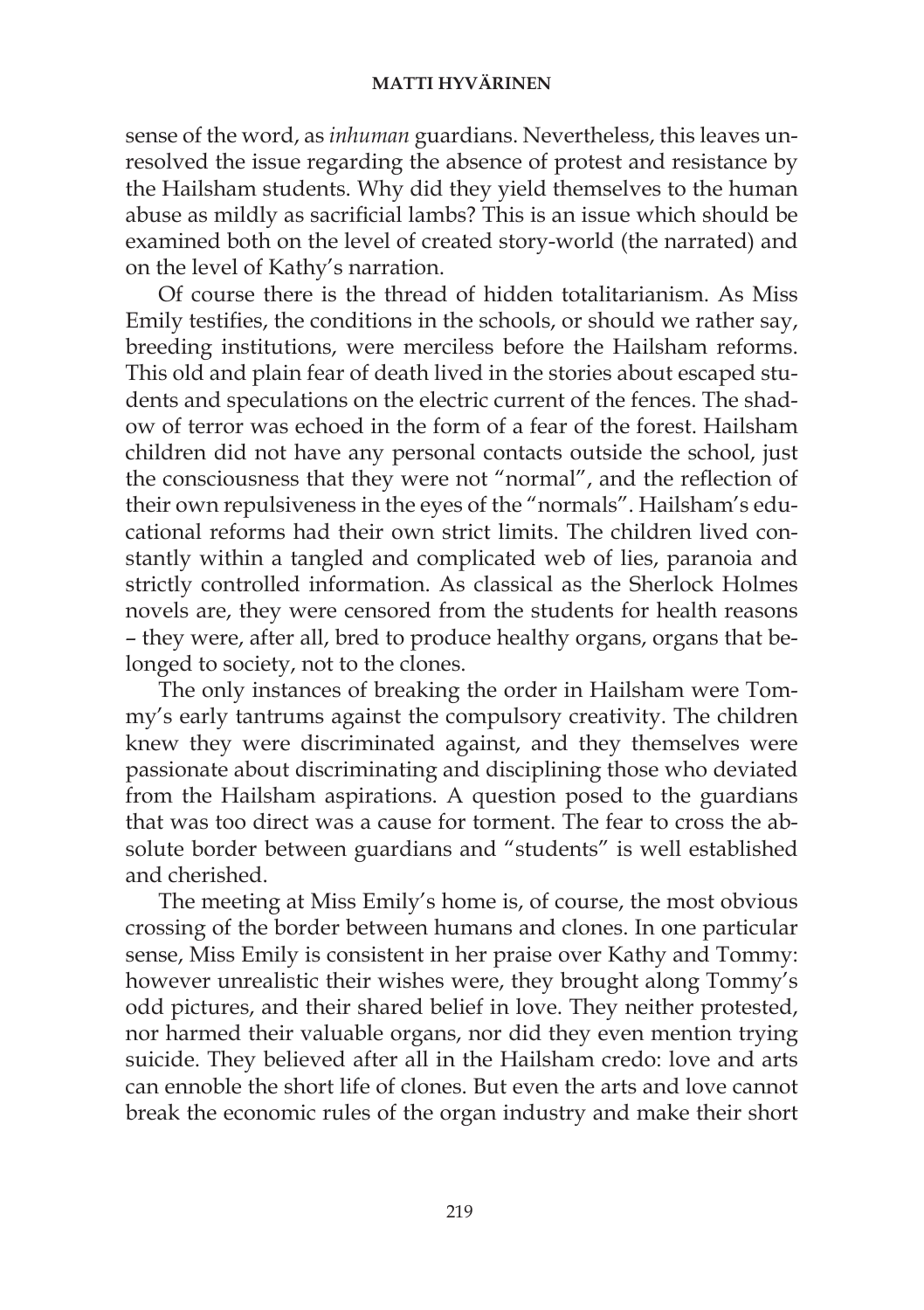lives any longer. The idea of ennobling love does not imply that the youths had consumed sentimental literature; after leaving Hailsham they discussed Tolstoy, Kafka as well as Picasso. On one level, the novel portrays Kathy not as equal to humans but as an exceptionally well-read, literate person, to whom the Hailsham heritage seems ultimately to offer some limited dignity of life, despite its shortness. The arts do not greatly change the course of her life, but they provide tools to live within the niche of a clone and a carer as richly as possible.

## **Sleep Away, My Reader?**

The absence of conflict is still a different issue on the level of narration. Earlier, it was established that Kathy's audience is, at any rate, one of the clones. Why should any 'normal' indeed listen to her? During the telling, Kathy is already a carer. She explicitly mentions how solitary she is at work, driving mostly through the country, from one clinic to another. She presumes she will get a bit more time and company after finishing as a carer and moving on to donating herself.

Right in the beginning of the novel, Kathy mentions a donor who intensely wanted to hear everything about Hailsham: "What he wanted was not just to hear about Hailsham, but to remember Hailsham, just like it had been his own childhood" (NLM, 5). To remember Hailsham, to remember the utopia, which nevertheless provided more in terms of identity than the sheer portrait of a donor? All the cues indicate that Kathy is telling her story to a donor from another institution. He or she has both time and interest to listen. Kathy is telling her audience the distant home she or he never had. The next thing is to look a bit closer at Kathy as a carer. As she says early on:

My donors have always tended to do much better than expected. Their recovery times have been impressive, and hardly any of them have been classified as 'agitated', even before fourth donation. Okay, maybe I *am* boasting now. But it means a lot to me, being able to do my work well, especially that bit about my donors staying 'calm'. (NLM, 3)

Kathy's extraordinary talent and self-image is to keep her donors calm. Shall we read this creation of calmness into her narration as well? If that is the case, it substantially changes the interpretation of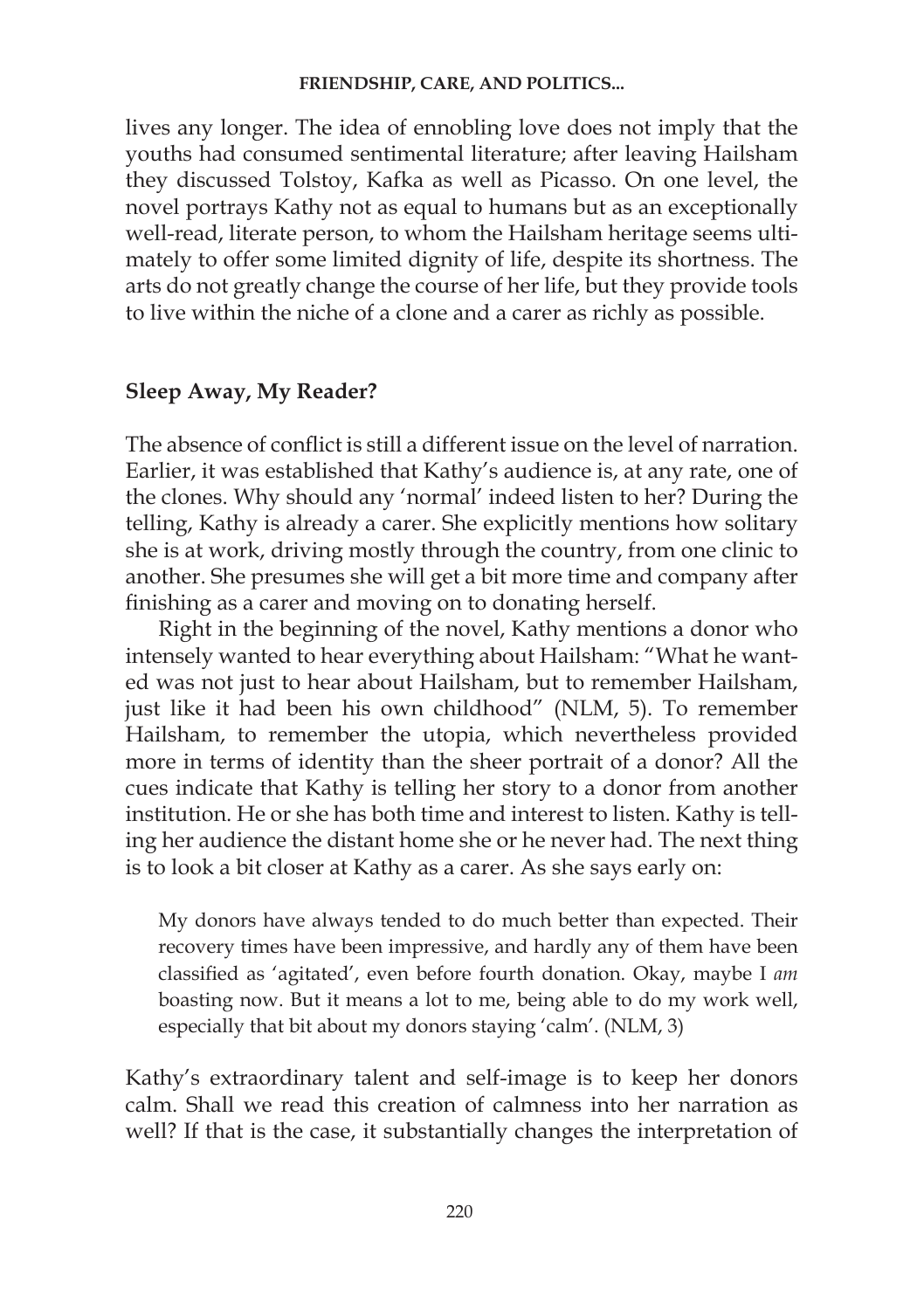the novel. The donors well know their fates; their battles have already been fought. They know what the announcement of childlessness and obligatory donation of organs felt like. Maybe they collectively know cases when clones did not take the announcements as equably as in Kathy's story.

A half-serious Hailsham legend reported that Dorset was the place where all the things lost at school finally ended up. Kathy and Tommy had finally reclaimed the title song cassette from a Dorset town. The book closes with scenery, where Kathy re-visits Dorset, just after Tommy's death, or, as they say about clones, as he had "completed". The death of a clone is not a failure or loss; it means the completion of the teleological assignment. Listening to the flapping of torn carrier bags, stuck to the branches of a tree, she is still able to feel Tommy's strong presence. Could any other closure be more soothing for a clone, waiting for his or her own death?

It is due to the knowledge she shares with her listener and the purpose of her narrative to provide her narratee with tranquillity that Kathy does not actively read into nor regard more critically the important meeting with Madame and Miss Emily. In sharp contrast to her tendency to speculate all emotional aspects of encounters with other clones, she does not unpack the meeting, and therefore does not read it politically. The consequences of such speculation might be all too devastating and disheartening. As a considerate carer, she is a selective narrator, who no longer embarks on shaking up the balance of last days by reading politically the totalitarian discrimination and ruthless abuse by human beings, and the failure of these last visions of Hailsham exceptionalism. Political reading belongs to those who remain. Indeed, there is a reminder for an acute reader on the flyleaf: "England, late 1990s". All this discrimination already exists, and organs are purchased from China and elsewhere. The novel poses a question, for us the readers, and for the literature in general, are the arts, novels, and narratives all we need in order to the final operations peacefully, to be ready for the final sleep?

As Toker and Chertoff (2008, 168) argue, the novel puts its reader in a complex situation. At first, the reader is there in close proximity to the donor to whom the story is being told. As the story of Hailsham unfolds, the reader is kept in an insecure state similar to that of the clones themselves, that of knowing-but-not-yet-believing. When the discrimination and crimes against the clones are gradually revealed,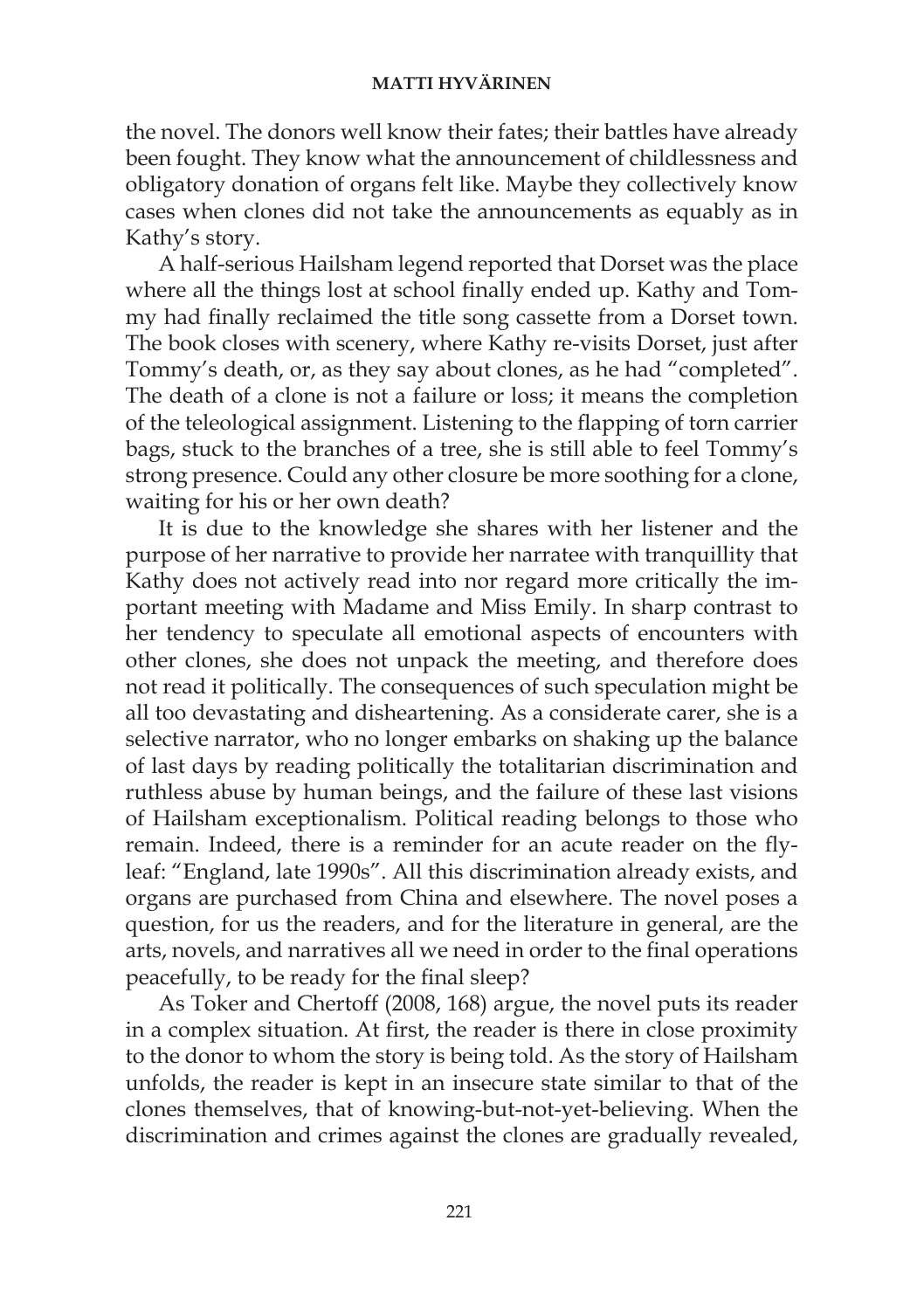the reader cannot but sympathize with the clones against all humans. The reader cannot properly find the first "human" to identify with; and while the clones do not protest and struggle for emancipation, there are no consoling and alleviating plotlines available. Perhaps, following Butler's language, the only remaining alternative is the grief for the most vulnerable, and the resistance to fantasies of total control of vulnerability.

Yet this reading leaves some disturbing, unanswered questions. Does Kathy's identity as a calming carer and narrator and as a committed carrier of Hailsham ideology also make her an accomplice to the cloning project, and why not, the 'completing' of donating clones themselves? Do we not see that both Ruth and Tommy turn their backs on Kathy and her Hailsham idealism, and choose to identify with other donors instead? Should we think that Kathy, after all, is an unreliable clone in her caring mission as well? This is difficult to argue without imposing some universal standards (and here, *human* expectations); on the other hand, the unresolved final tension between the key characters leaves Kathy's account more or less suspicious.

Advancing in the political reading of novels thus requires acknowledgement of key distinctions of literary narratology. This is particularly relevant in the case of programmatically self-conscious authors who experiment with methods of narration. An author's political comments or ideas are not necessarily present in the form of explicit rejoinders, and if they are, they are seldom particularly interesting. In order to avoid reductionist short-cuts, it is necessary to resort to analytic operations provided by such concepts as implied author, narrator, narrative, unreliable narrator, and focalization. If the political character of novels has something new and disruptive to say to us, it is grounded in rich tensions between these narrative instances, not in direct declarations by the author. The one-sided interest in the projected story-world (Herman 2002), the events and actions of the novel, tends to disregard the perspectival and limited ways of knowing this world. Ishiguro seduces his readers into seeing the world from the perspective of clones, and into recognizing the harsh, prejudicial and hypocritical human world, full of segregationist impulses.